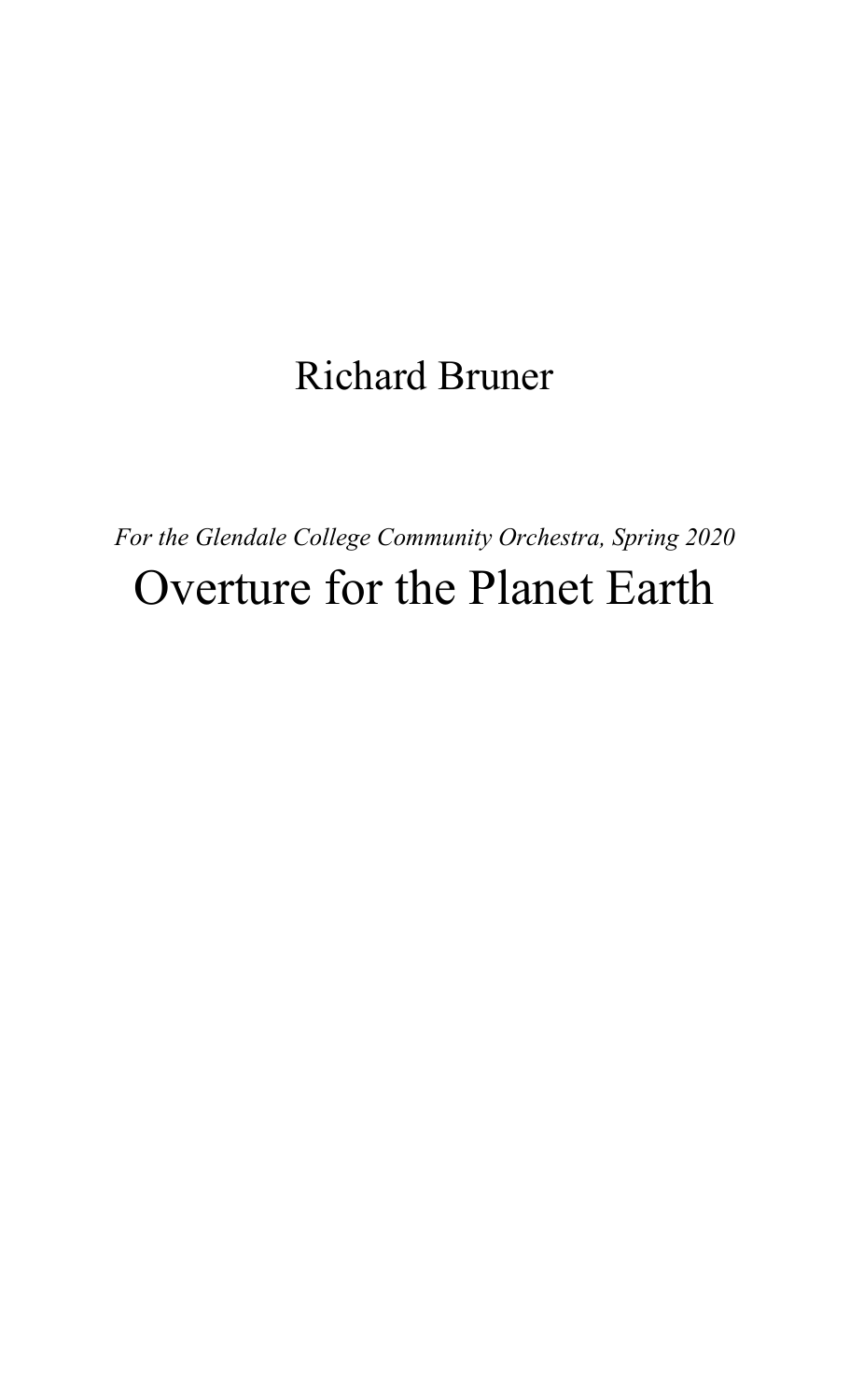## Instrumentation

2 Flutes (3rd) Piccolo Flute *(optional)* 2 Oboes 2 Clarinets in A 2 Bassoons

4 Horns in F 2 Trumpets in Bb 3 Trombones (2 Tenor, 1 Bass) Tuba

Timpani 2 Percussion: Bass Drum, Suspended Cymbal, Triangle, Snare Drum, Tam-Tam, Shaker, Glockenspiel

Piano

Violin 1 Violin 2 Viola Cello Bass

Composer's Note:

This piece was written for the Glendale College Community Orchestra in the Winter / Spring of 2019-20. It represents both the excitement and challenge of our global society, and looks to the future with a note of optimism. Enjoy!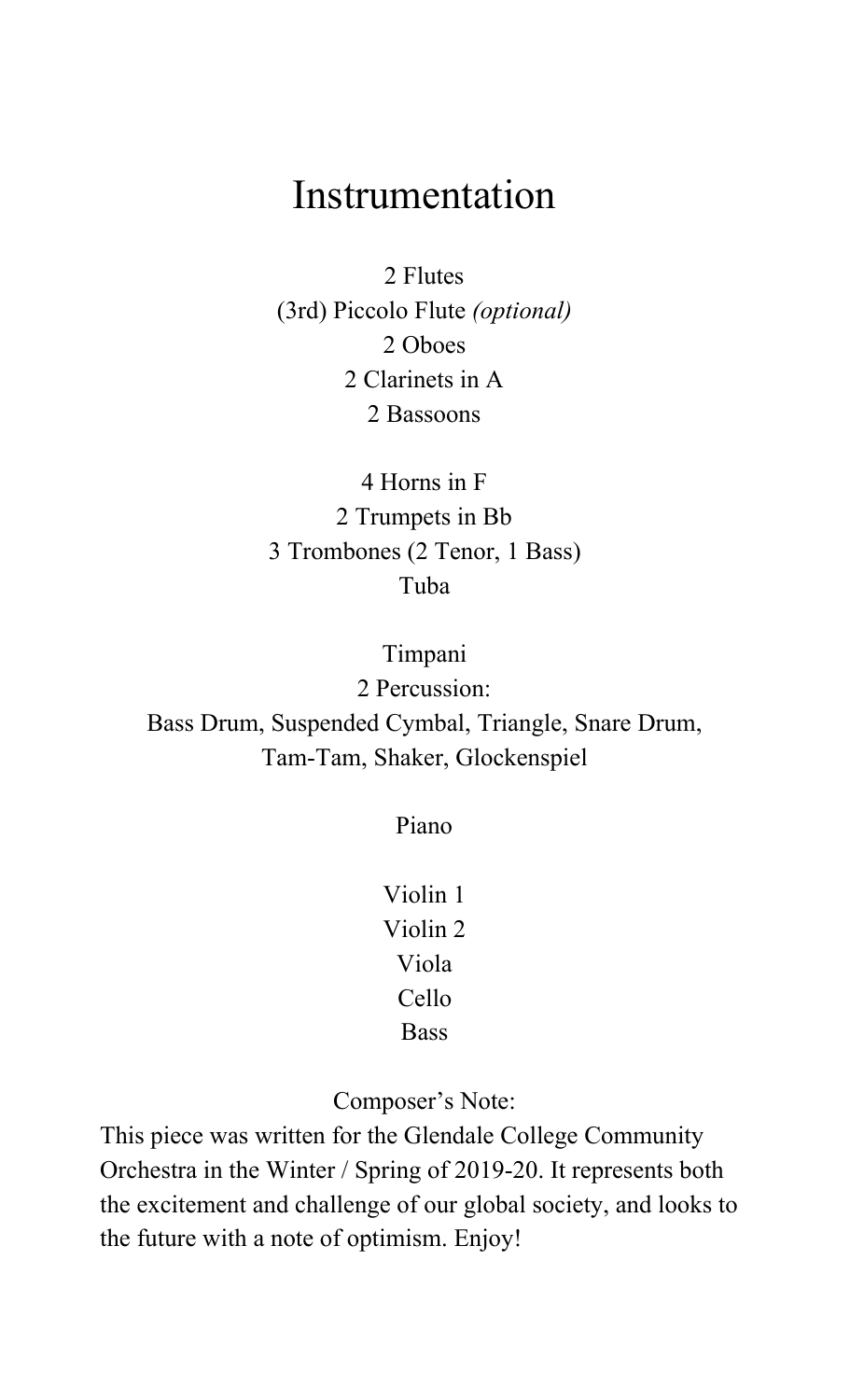Transposing Score

Approx. 6:50 For the Glendale College Community Orchestra, Spring <sup>2020</sup> Overture for the Planet Earth<br><sub>for Symphony Orchestra</sub>

Richard Bruner

° Contrabass  $\left[\frac{1}{2}+\frac{1}{4}\right]$ <u>reternation</u>  $\frac{1}{2}$  $\overline{P}$ Tuba  $\frac{1}{2}$ :  $\frac{1}{4}$   $\frac{4}{4}$  $\overline{12}$   $\overline{1}$   $\overline{1}$   $\overline{2}$   $\overline{2}$   $\overline{2}$   $\overline{2}$   $\overline{2}$   $\overline{2}$   $\overline{2}$   $\overline{2}$   $\overline{2}$   $\overline{2}$   $\overline{2}$   $\overline{2}$   $\overline{2}$   $\overline{2}$   $\overline{2}$   $\overline{2}$   $\overline{2}$   $\overline{2}$   $\overline{2}$   $\overline{2}$   $\overline{2}$   $\overline$  $\frac{1}{2}$  $\left| \cdot \right|$  $\frac{1}{2}$ r<sup>9</sup>##4  $\sqrt{6}$  +  $\frac{7}{4}$  +  $\sqrt{11-4}$ Shaker  $\begin{bmatrix} \mathbf{H} & \mathbf{4} \end{bmatrix}$  ${\frac{2}{9}}$ Piccolo  $\mathbb{E}$ Flute 1.2 Oboe 1.2 Clarinet in A 1.2  $\frac{1}{16}$ Bassoon 1.2  $\frac{9}{2}$ 1.2 Horn in F 3.4 Trumpet in B<sub>b</sub> 1.2 1.2 Trombone<br>3. Timpani  $\left|\frac{\partial f}{\partial x}\right|$ Snare Drum H Triangle ||+ Bass Drum  $Cymbals$   $H$ Tam-tam H Glockenspiel Piano Violin I Violin II Viola  $\frac{1}{8}$   $\frac{1}{4}$ Violoncello **Noble**  $J = 90$ mp pp **Noble**  $J = 90$  $\&$ <sup>##</sup>4} }  $\overline{41}$  $41 \cdot$  $\frac{4}{1}$ <del>9:##4!!!!</del>  $4 \rightarrow$  $41 \cdot$  $\overline{41}$  $4 \qquad 4\overline{1}$  $4 \frac{4}{1}$  $4\lambda$  $4\lambda$  $4\lambda$  $4\lambda$  $4\lambda$  $4\lambda$  $\overline{4}$  $\overline{41}$  $\overline{4}$  $\overline{4}$  $41 \rightarrow$  $\overline{4}$  $2^{\frac{1}{2}}$  $#4!$ ...<br>\*<del>\*</del> و م # <sup>∑</sup> <sup>∑</sup> <sup>∑</sup> <sup>∑</sup> <sup>∑</sup>  $6 + 11$ #  $*^4$   $*$ # <sup>∑</sup> <sup>∑</sup> <sup>∑</sup> <sup>∑</sup> <sup>∑</sup>  $6 + 1$ #  $*^4$   $\rightarrow$ # <sup>∑</sup> <sup>∑</sup> <sup>∑</sup> <sup>∑</sup> <sup>∑</sup> & ∑ ∑ ∑ ∑ ∑ # ∑ ∑ ∑ ∑ ∑ & ∑ ∑ ∑ ∑ ∑ & ∑ ∑ ∑ ∑ ∑ & ∑ ∑ ∑ ∑ ∑  $9:3.74$  $\frac{4}{4}$ # ∑ ∑ ∑ ∑ ∑ ∑ •ን∺ # # Cued in Trombone 1 part  $3$  3  $\frac{4}{4}$ # ∑ ∑ ∑ ∑ ∑ ∑ ? ∑ ∑ ∑ ∑ ∑ / ∑ ∑ ∑ ∑ ∑  $\frac{4}{4}$   $\frac{3}{4}$   $\frac{5}{4}$   $\frac{1}{2}$   $\frac{3}{4}$   $\frac{5}{4}$   $\frac{1}{2}$   $\frac{1}{2}$   $\frac{1}{2}$   $\frac{1}{2}$   $\frac{1}{2}$   $\frac{1}{2}$   $\frac{1}{2}$   $\frac{1}{2}$   $\frac{1}{2}$   $\frac{1}{2}$   $\frac{1}{2}$   $\frac{1}{2}$   $\frac{1}{2}$   $\frac{1}{2}$   $\frac{1}{2}$   $\frac{1}{2}$  / ∑ ∑ ∑ ∑ ∑  $\frac{4}{4}$   $\leftarrow$   $\leftarrow$   $\leftarrow$   $\leftarrow$   $\leftarrow$   $\leftarrow$   $\leftarrow$   $\leftarrow$   $\leftarrow$   $\leftarrow$   $\leftarrow$   $\leftarrow$   $\leftarrow$   $\leftarrow$   $\leftarrow$   $\leftarrow$   $\leftarrow$   $\leftarrow$   $\leftarrow$   $\leftarrow$   $\leftarrow$   $\leftarrow$   $\leftarrow$   $\leftarrow$   $\leftarrow$   $\leftarrow$   $\leftarrow$   $\leftarrow$   $\leftarrow$   $\leftarrow$   $\leftarrow$   $\leftarrow$   $\leftarrow$   $\leftarrow$   $\leftarrow$  / ∑ ∑ ∑ ∑ ∑ / ∑ ∑ ∑ ∑ ∑  $6 + 1 + 1$ #<sup>#</sup> 4 >  $\sharp$ <sup>#</sup>  $\sharp$   $\}$ # <sup>∑</sup> <sup>∑</sup> <sup>∑</sup> <sup>∑</sup> <sup>∑</sup>  $6 + 11$ #<sup>#</sup> 4 >  $*^4$   $\rightarrow$ # <sup>∑</sup> <sup>∑</sup> <sup>∑</sup> <sup>∑</sup> <sup>∑</sup> ?: \*: \* 4 } #\*<del>\*</del>\*  $\frac{p}{2}$   $\frac{p}{2}$  $8^{\frac{1}{10}}$  $6 + 1 + 1$ #<sup>#</sup> 4 >  $\sharp$ <sup>#</sup>  $\sharp$   $\}$ # <sup>∑</sup> <sup>∑</sup> <sup>∑</sup> <sup>∑</sup> <sup>∑</sup>  $6 + 4 + 1$ — د پښتو  $*^4$ # <sup>∑</sup> <sup>∑</sup> <sup>∑</sup> <sup>∑</sup> <sup>∑</sup> # <sup>∑</sup> <sup>∑</sup> <sup>∑</sup> <sup>∑</sup> <sup>∑</sup> # ∑ ∑ ∑ ∑ ∑ # ∑ ∑ ∑ ∑ ∑  $\lambda$   $\lambda$  $\overline{R}$  $\lambda$   $\lambda$  $\overline{\mathcal{E}}$  $\lambda$   $\lambda$  $\overline{R}$  $\lambda$  $\overline{\phantom{a}}$  $\overline{\phantom{a}}$ <sup>œ</sup> <sup>w</sup> <sup>Ó</sup> <sup>œ</sup> <sup>œ</sup> <sup>w</sup> <sup>Ó</sup> <sup>œ</sup>  $\qquad \qquad \bullet$  $\overline{\bullet}$  o where  $\overline{\bullet}$  $\lambda$   $\lambda$  $\lambda$ Œ Œ  $\begin{array}{c|c|c|c|c} \hline \end{array}$  $\begin{array}{c|c|c|c|c} \hline \end{array}$  $\begin{array}{c|c|c|c|c} \hline \end{array}$  $\begin{array}{c|c|c|c|c} \hline \end{array}$  $\overline{\mathcal{E}}$  $\lambda$   $\lambda$  $\overline{\mathcal{E}}$  $\equiv$   $\equiv$  $\delta$  $\frac{1}{\overline{e}}$   $\frac{1}{\overline{e}}$  $\delta$  of  $\delta$  $\equiv$   $\equiv$  $\sum_{i=1}^{n}$  $\equiv$  $\delta$  and  $\delta$  $\overline{R}$  $\begin{array}{c} \uparrow \\ \downarrow \end{array}$  $\lambda$  $\lambda$ 

Copyright © 2020 by Richard Bruner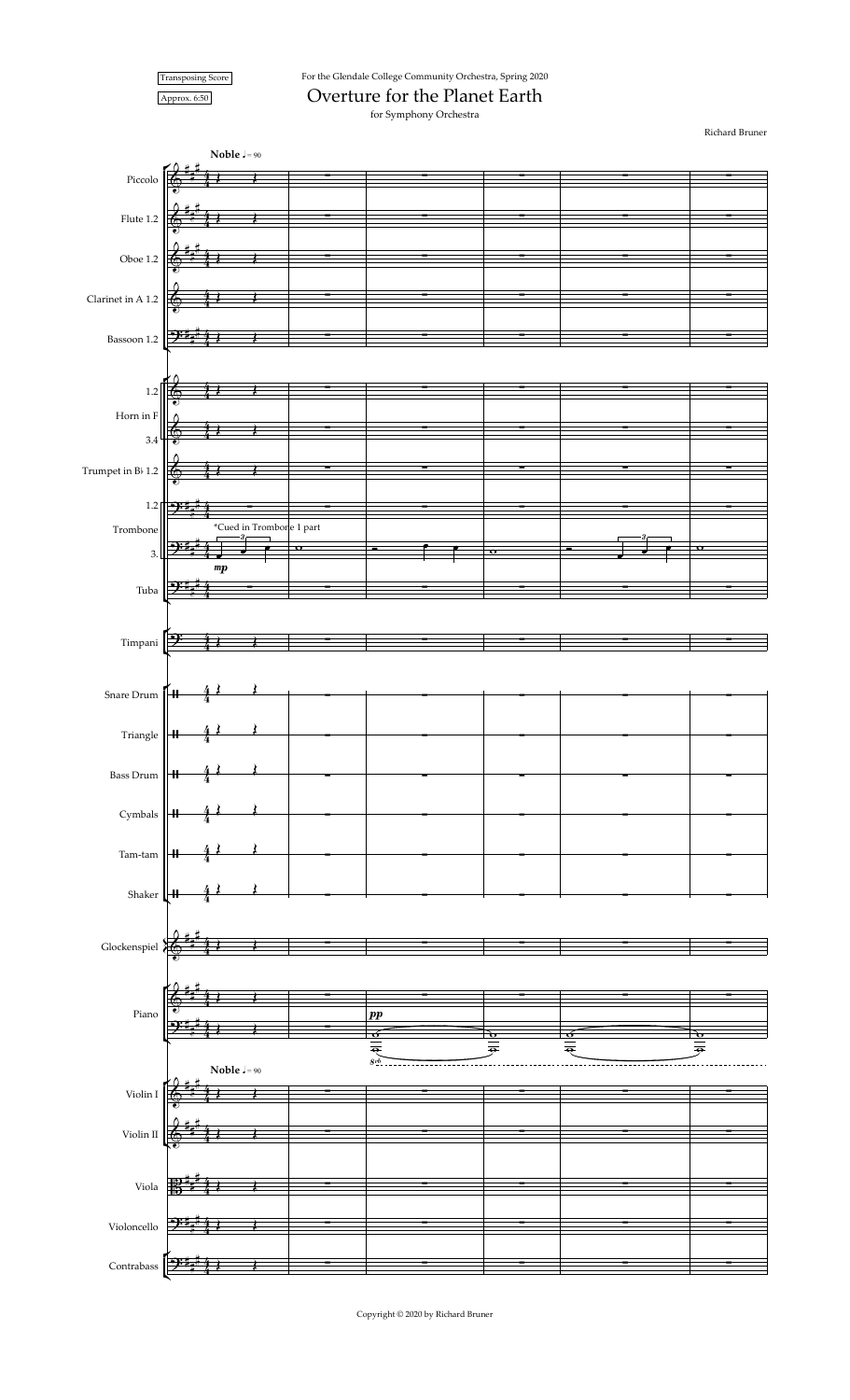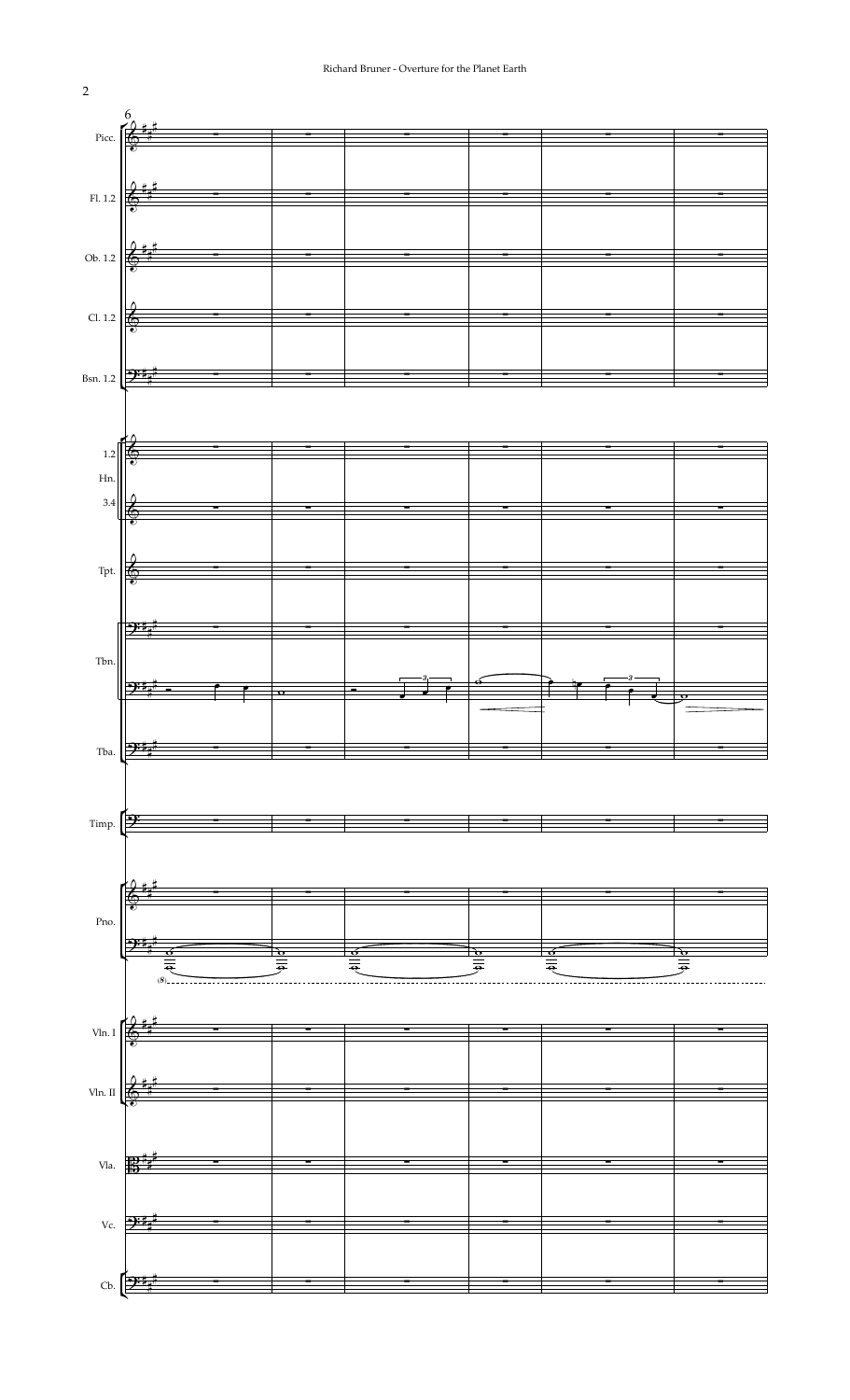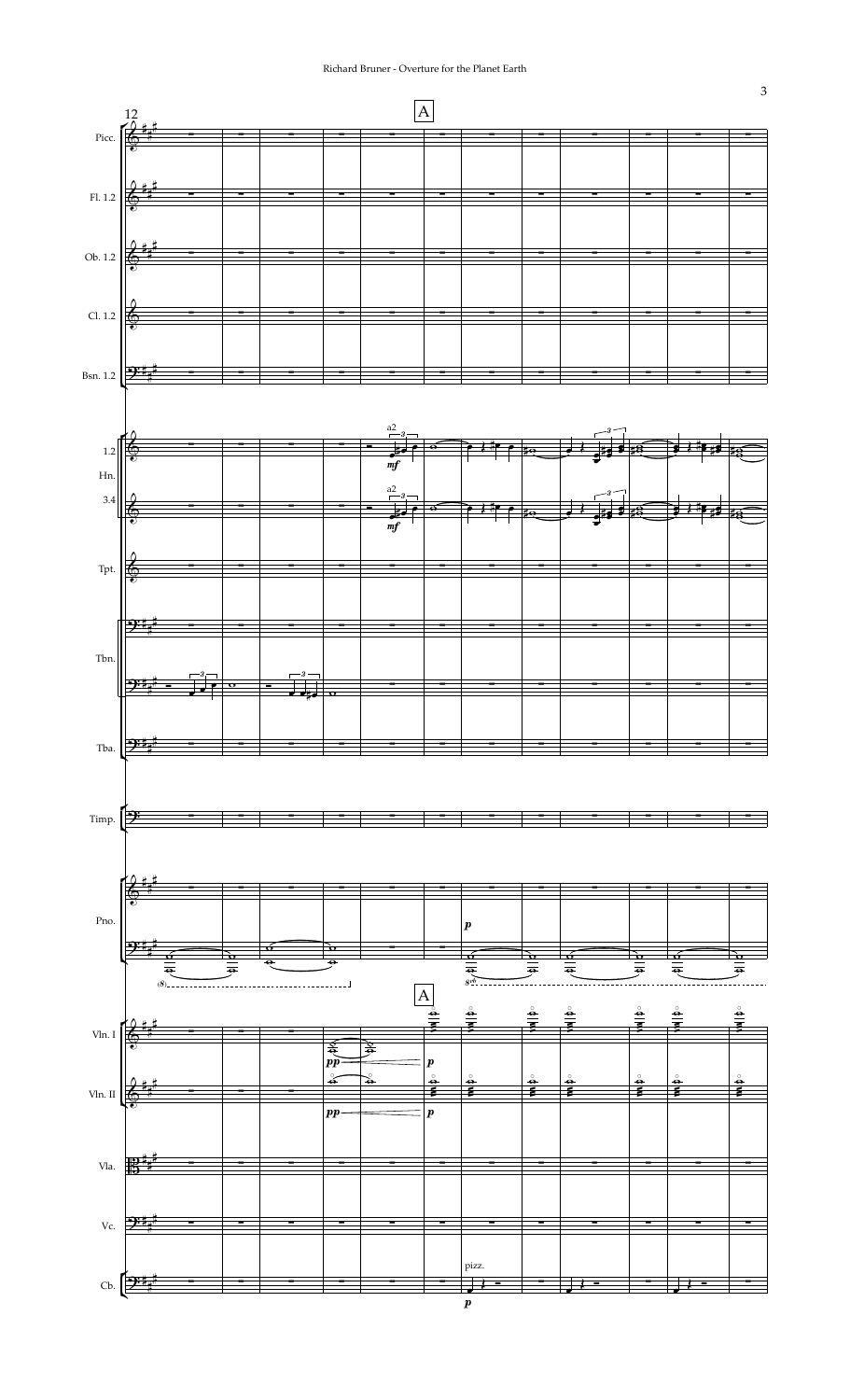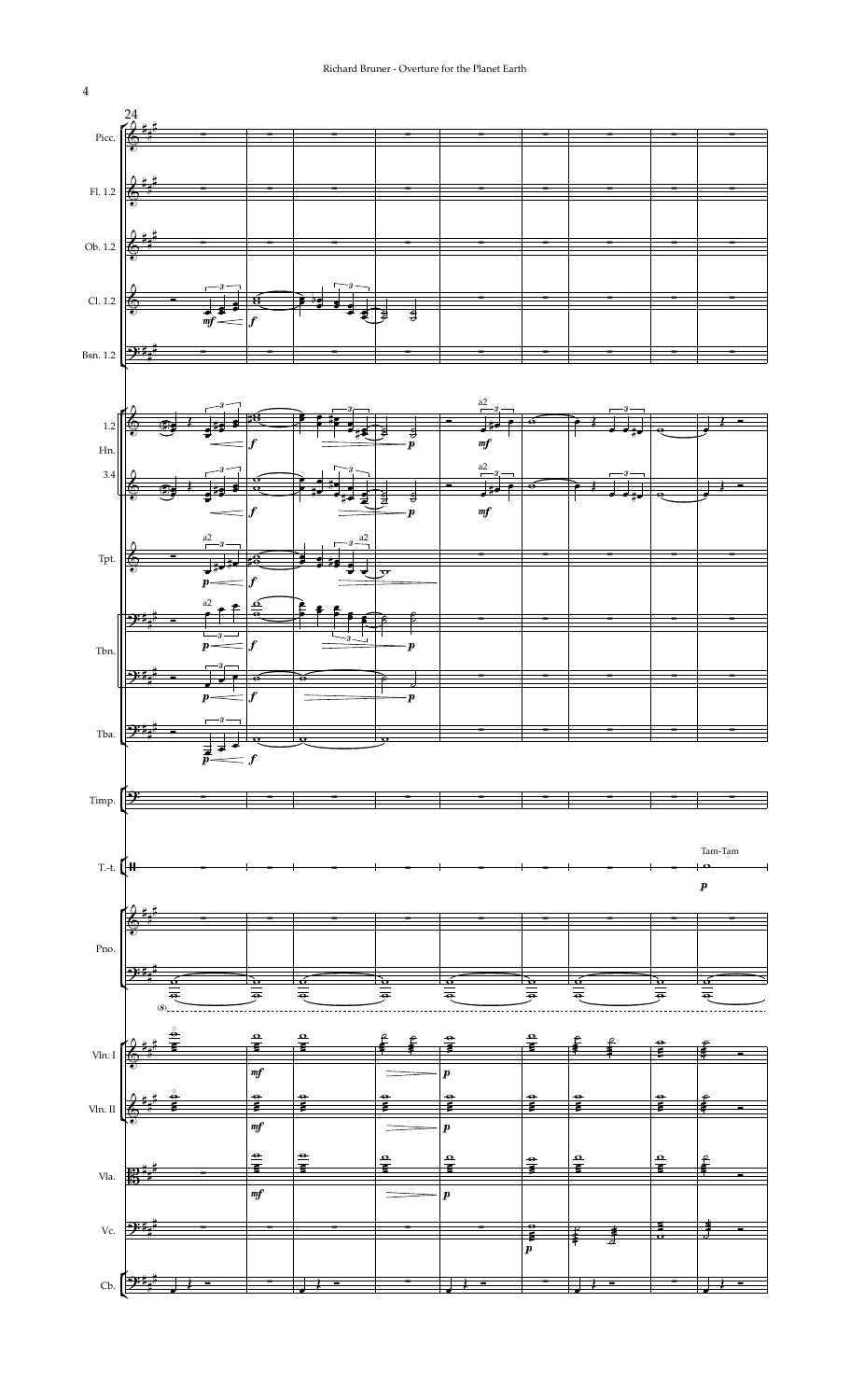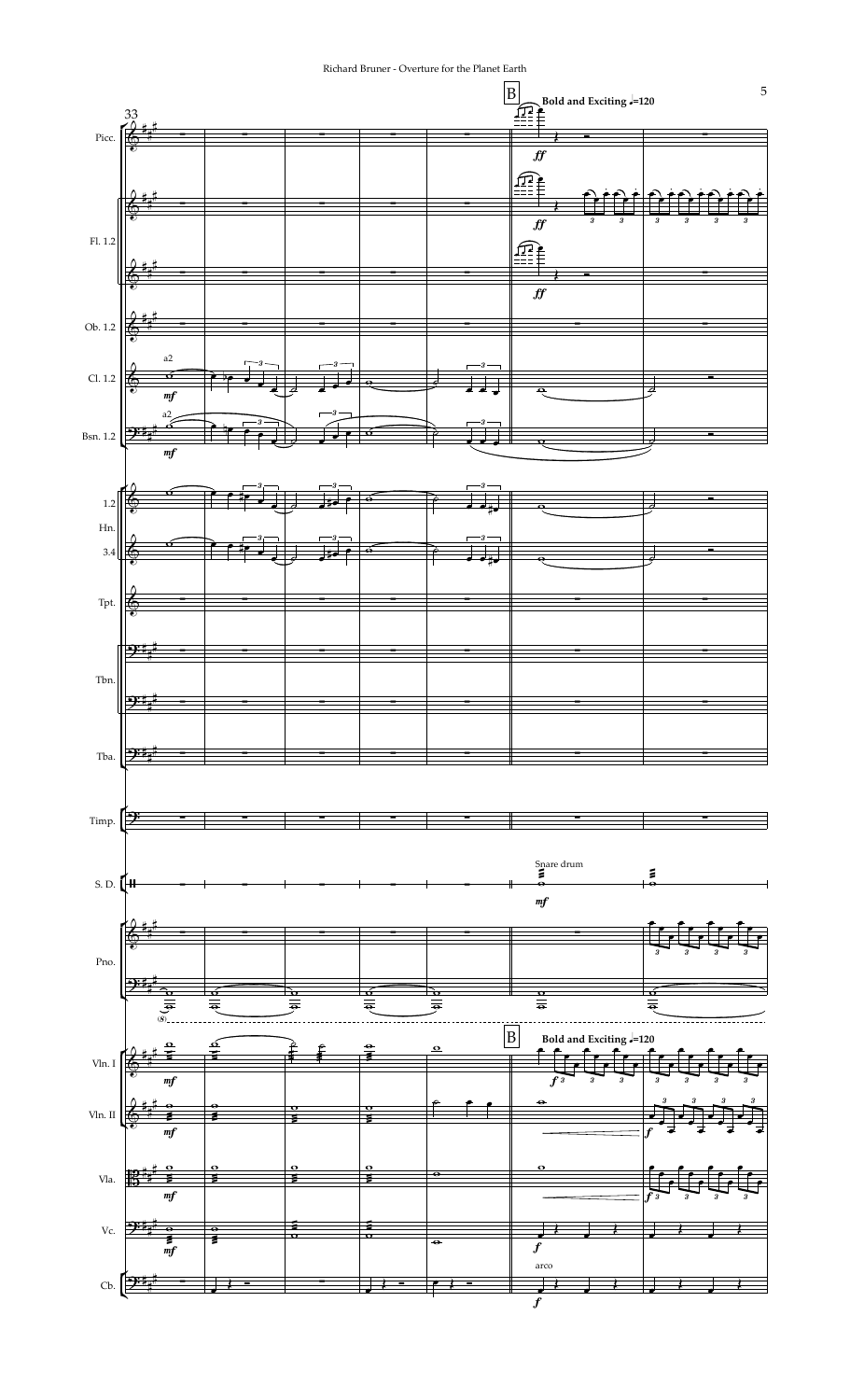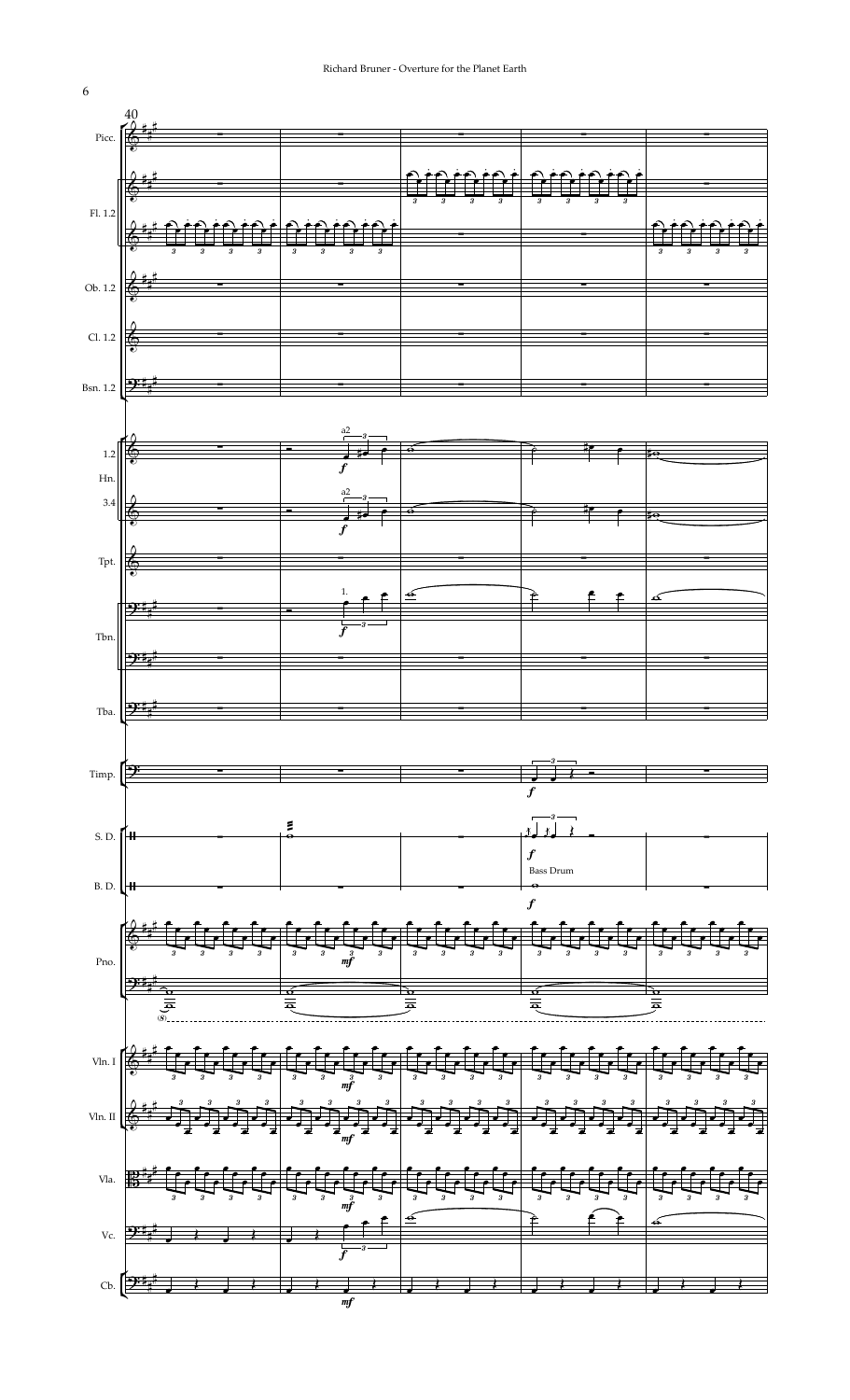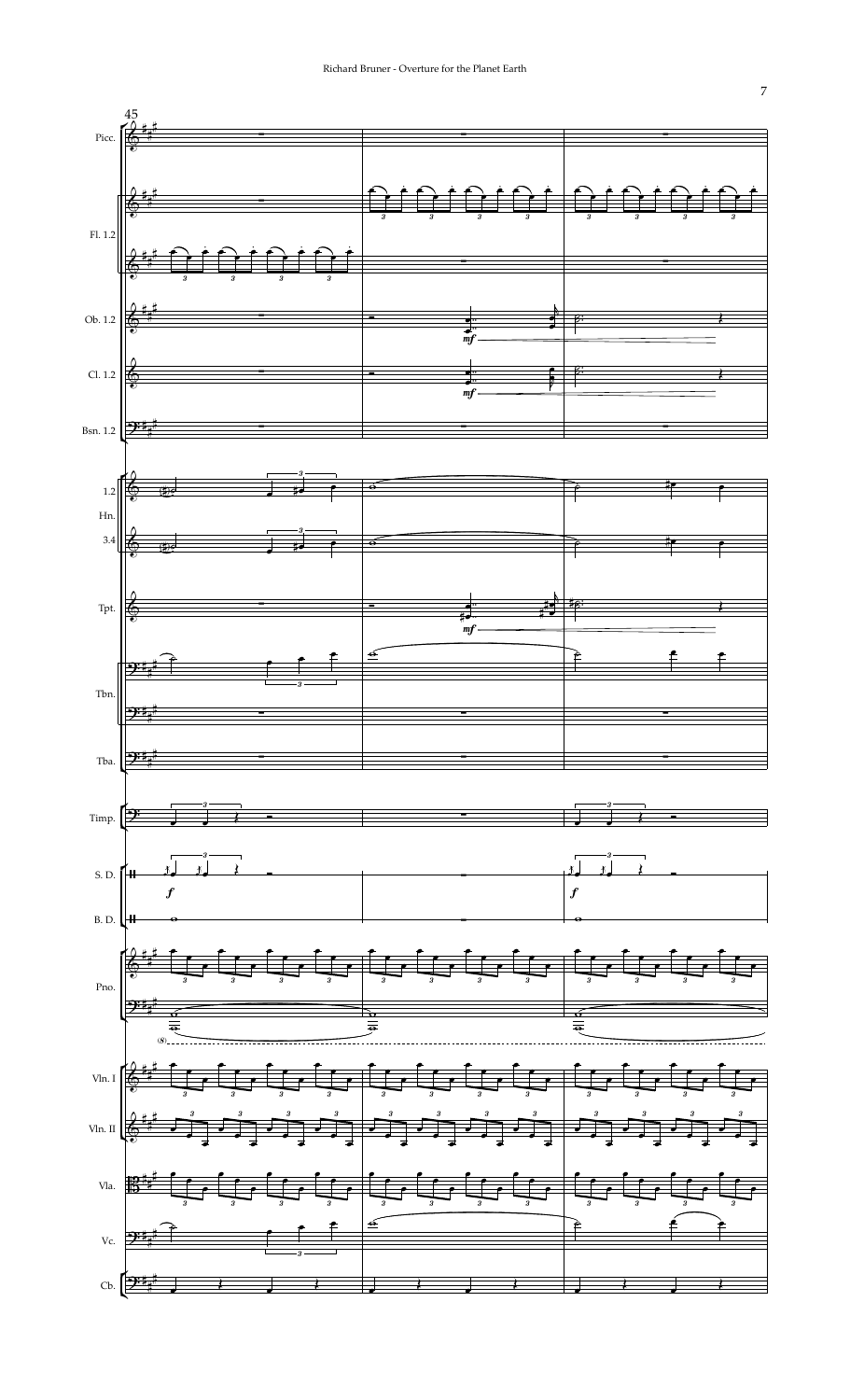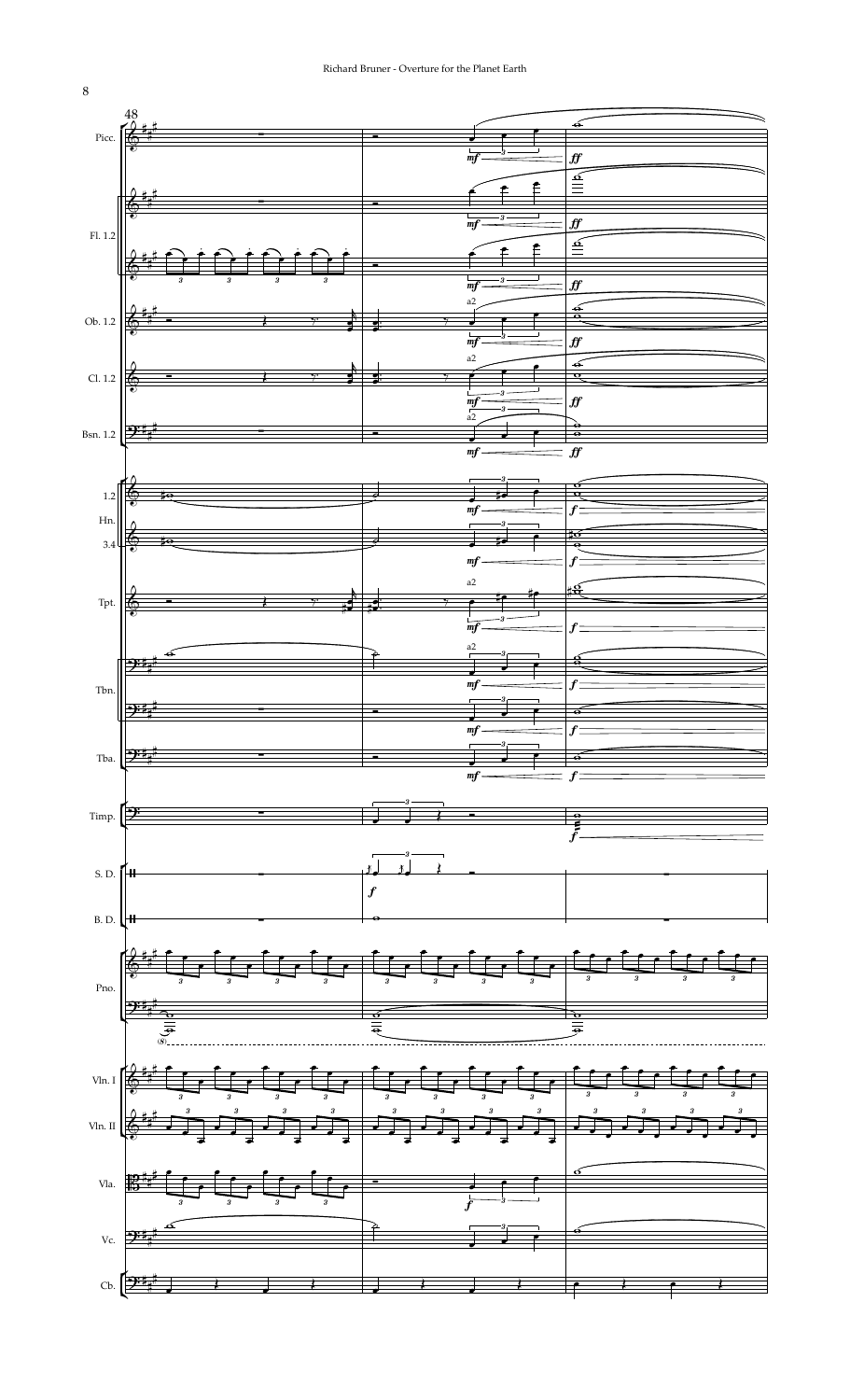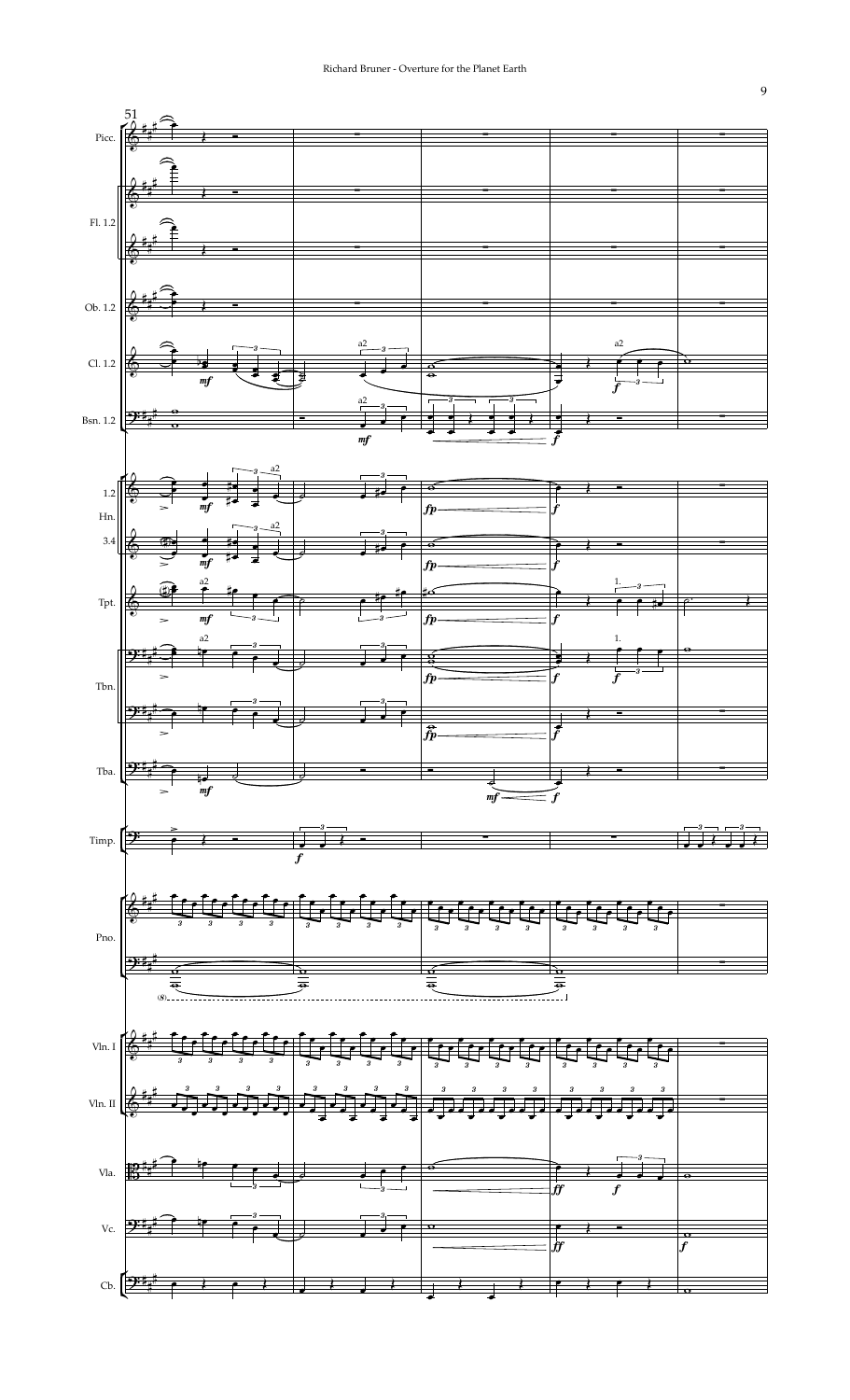

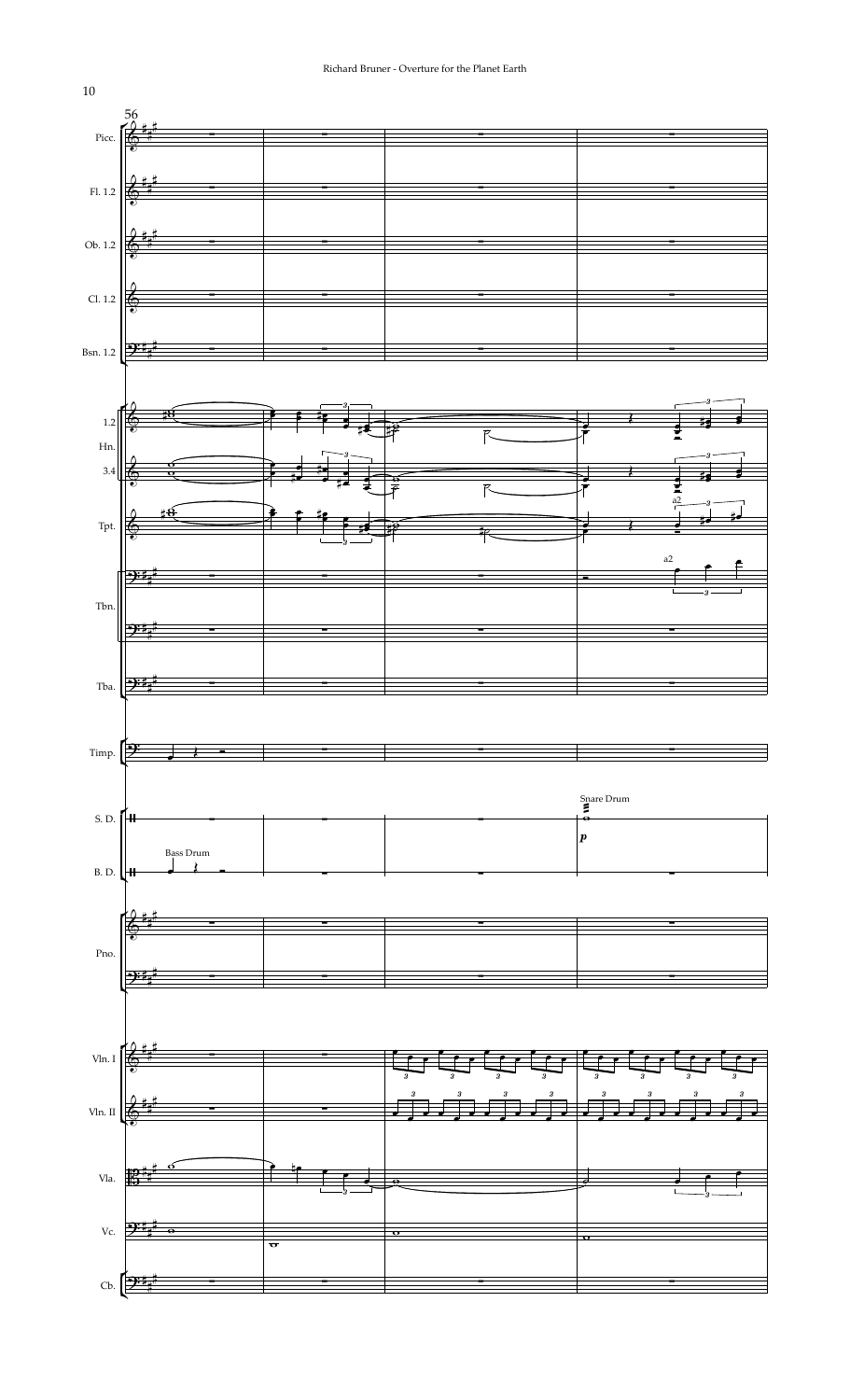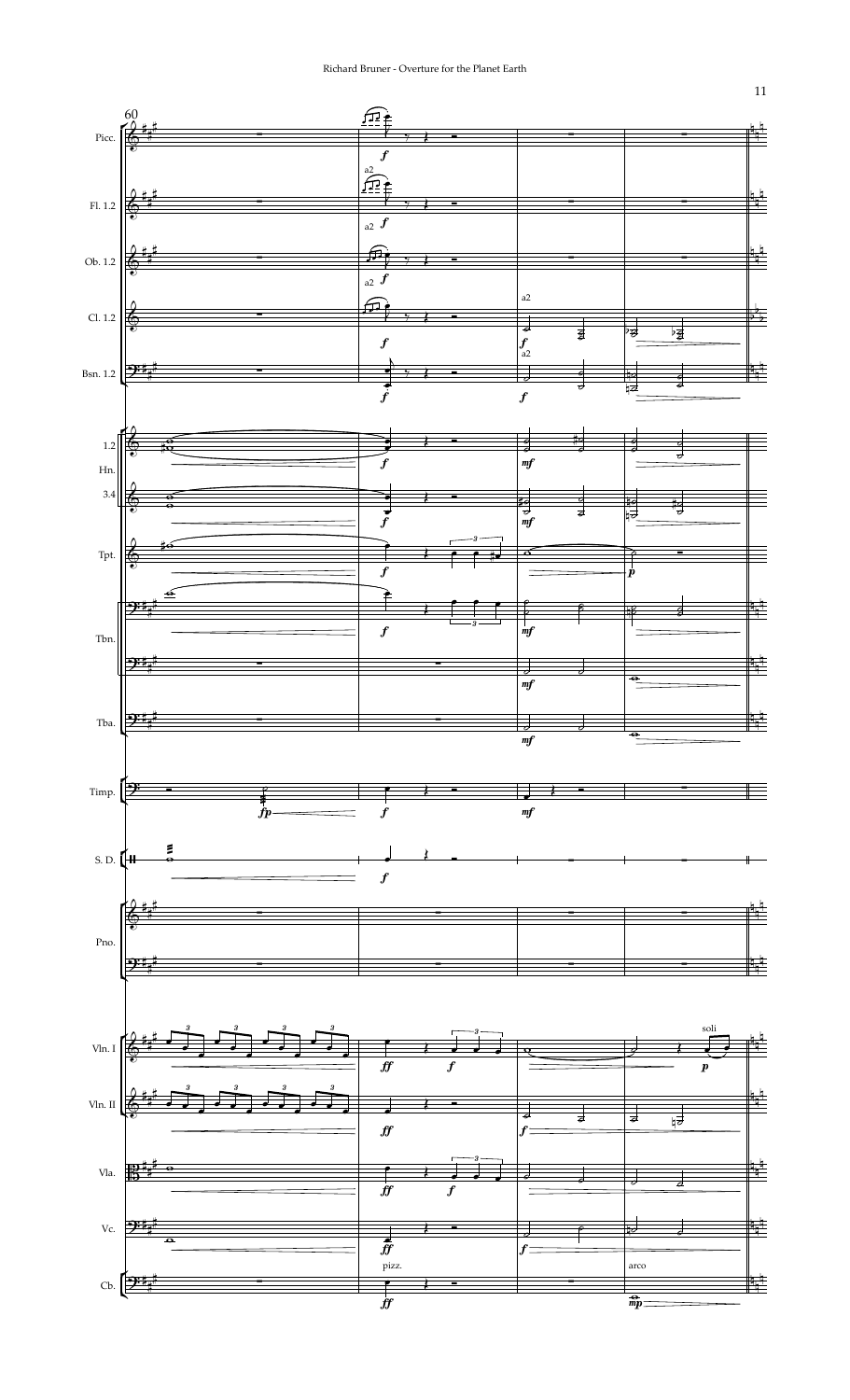

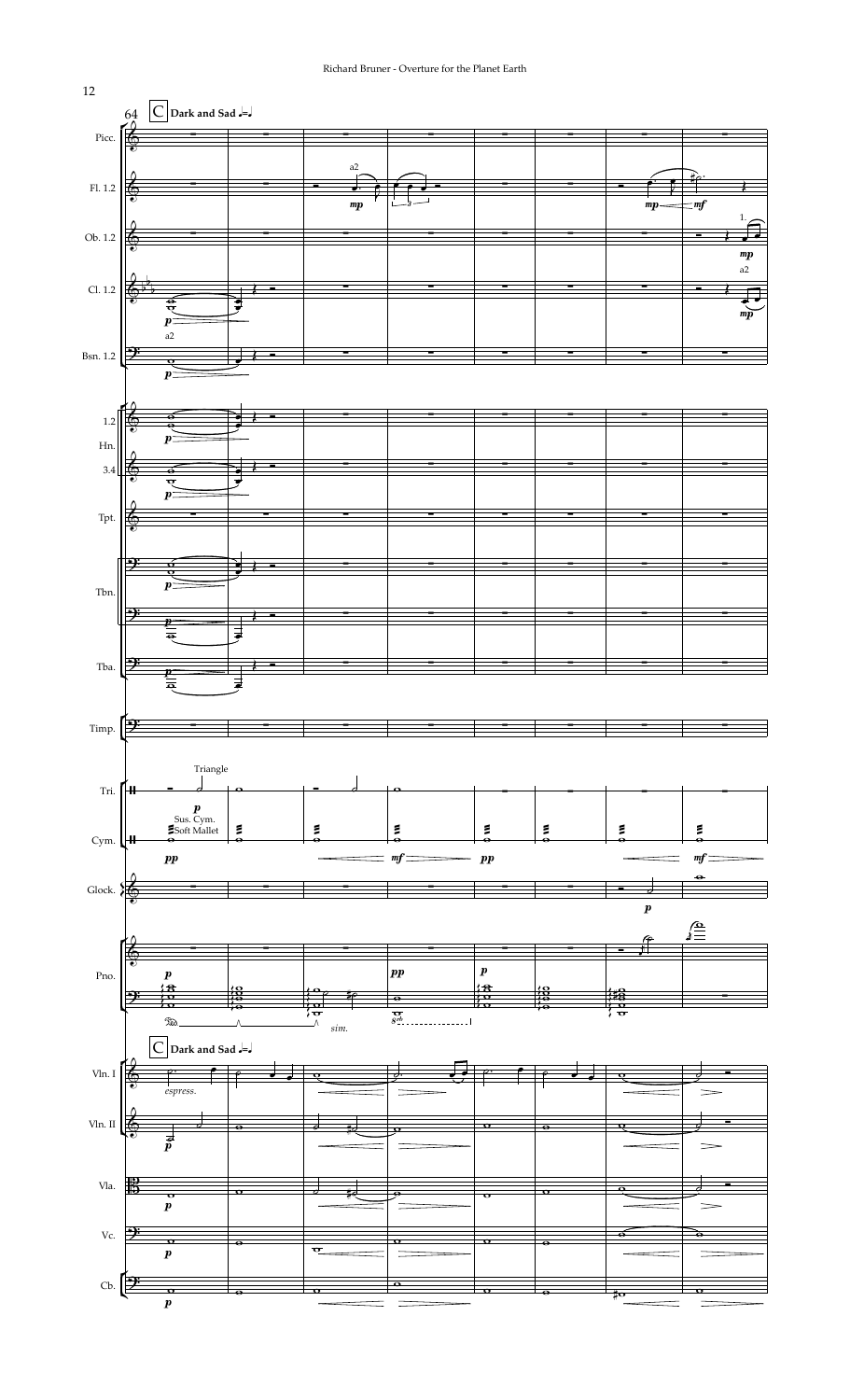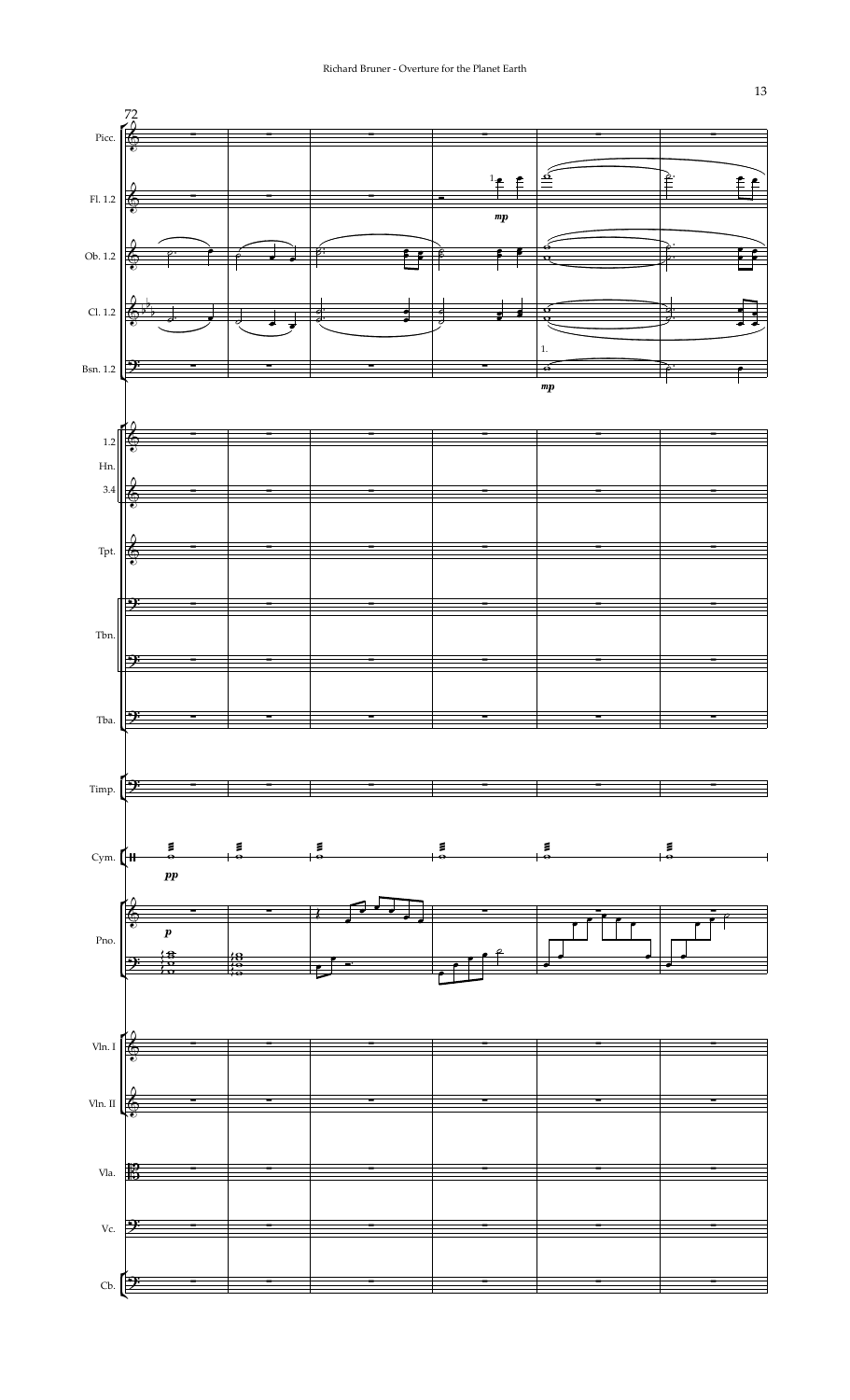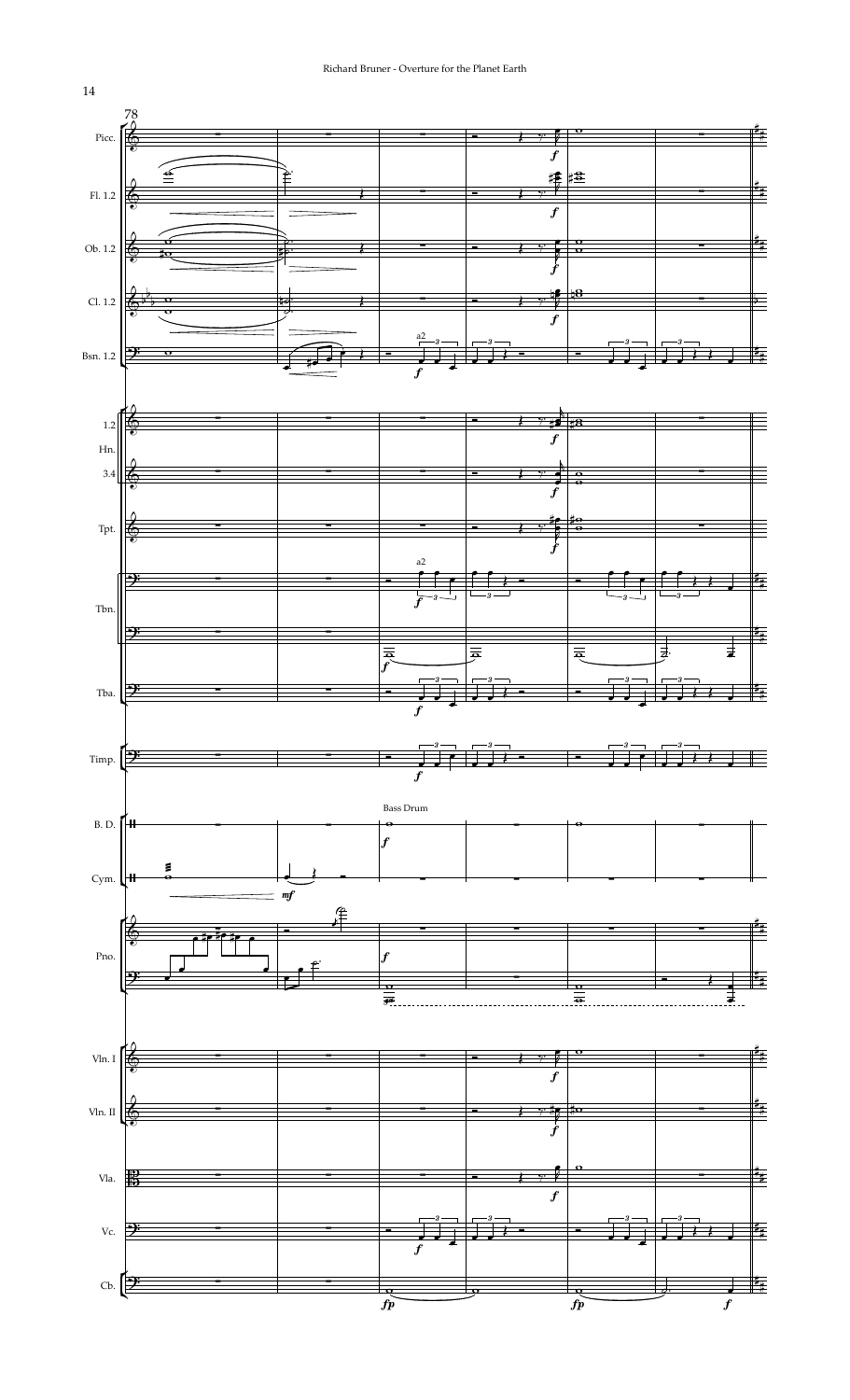## Richard Bruner -Overture for the Planet Earth

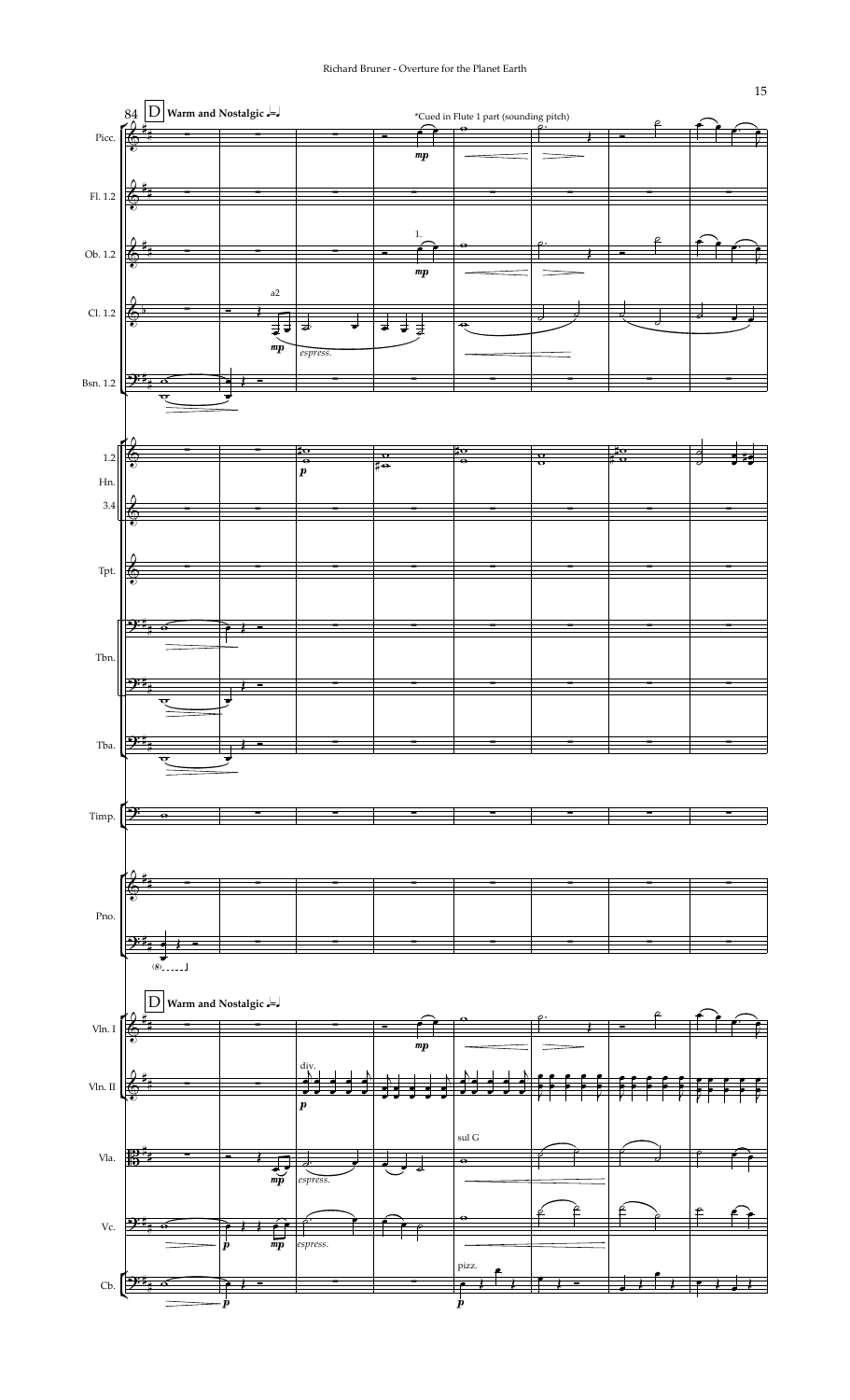

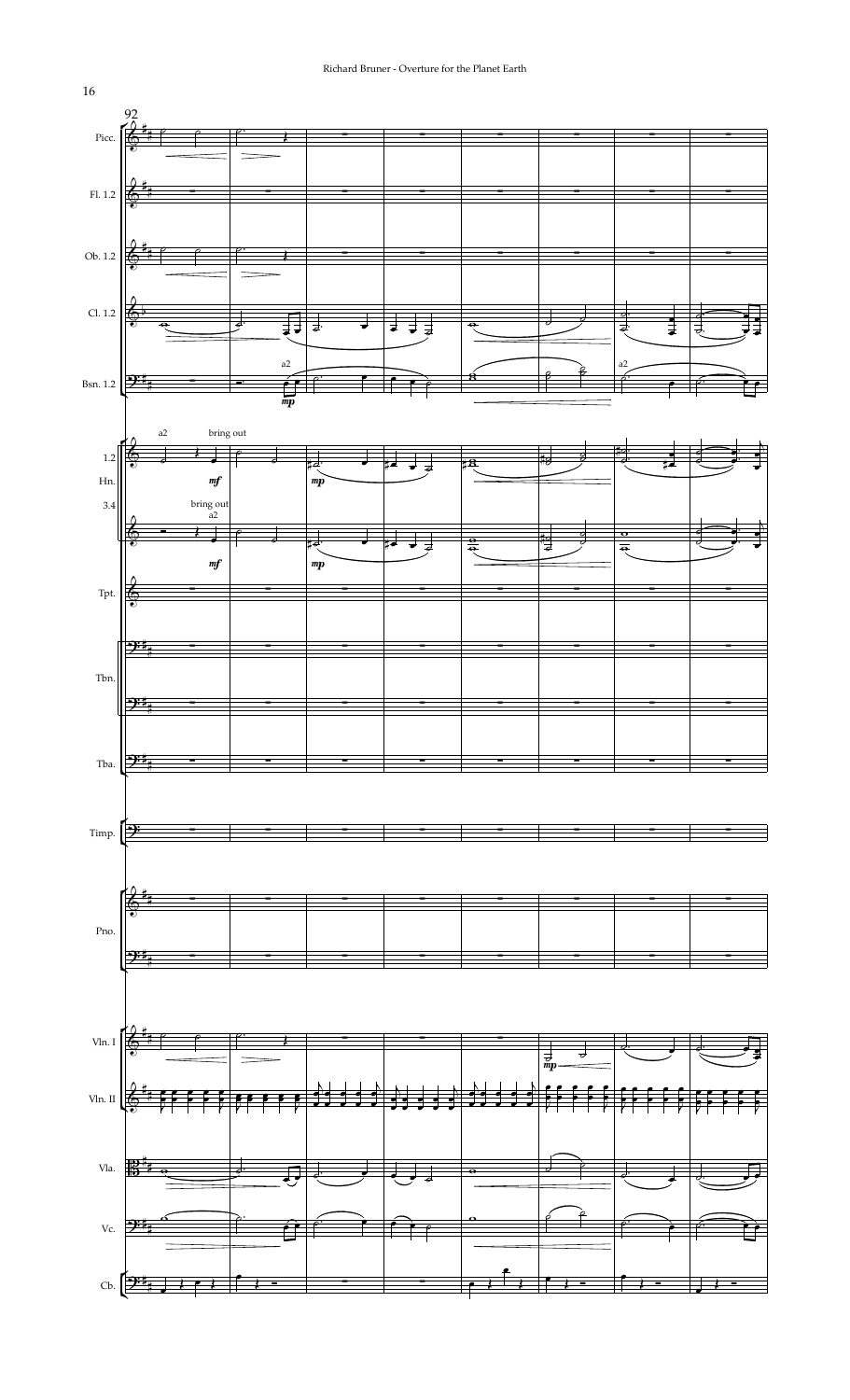Richard Bruner -Overture for the Planet Earth

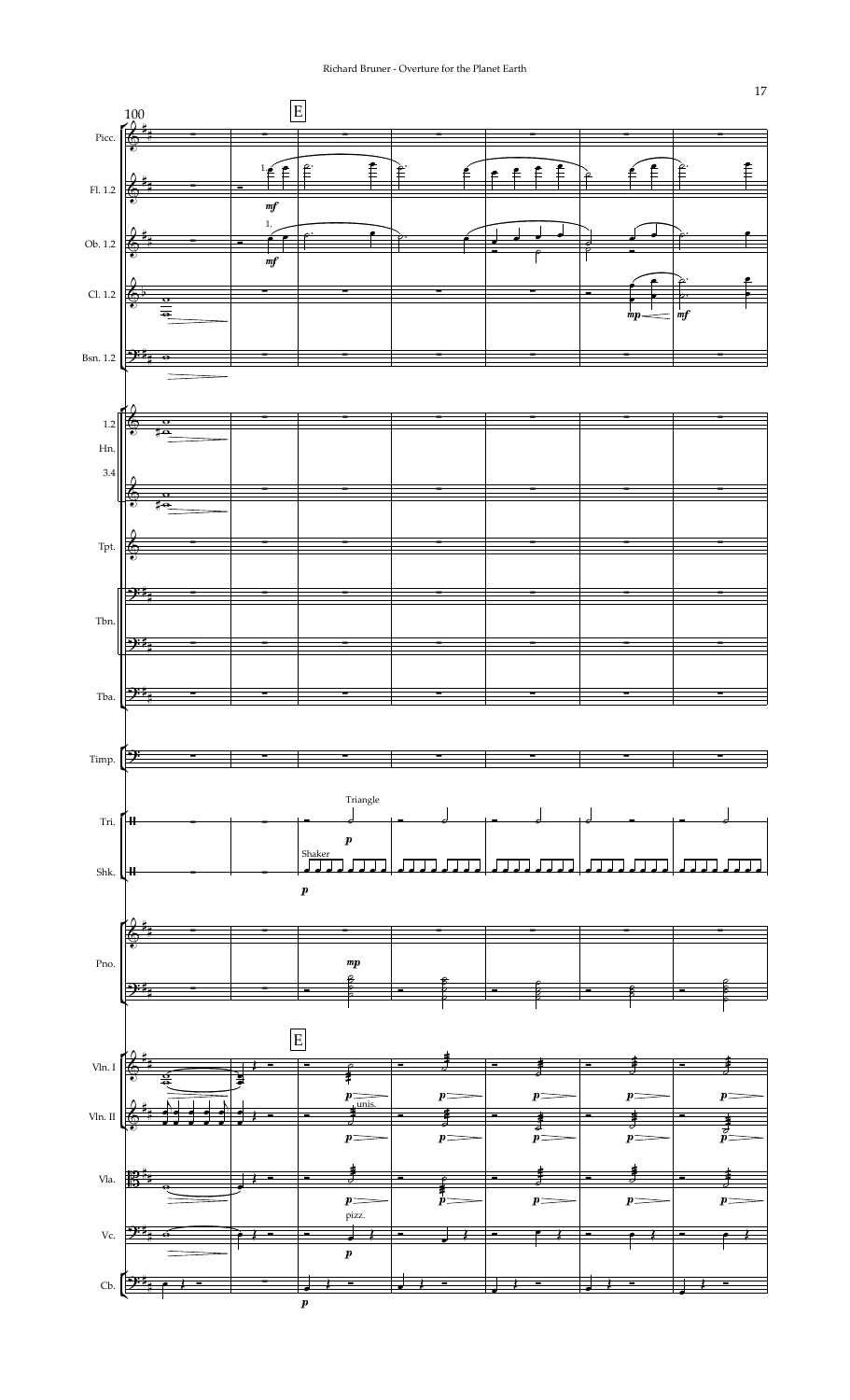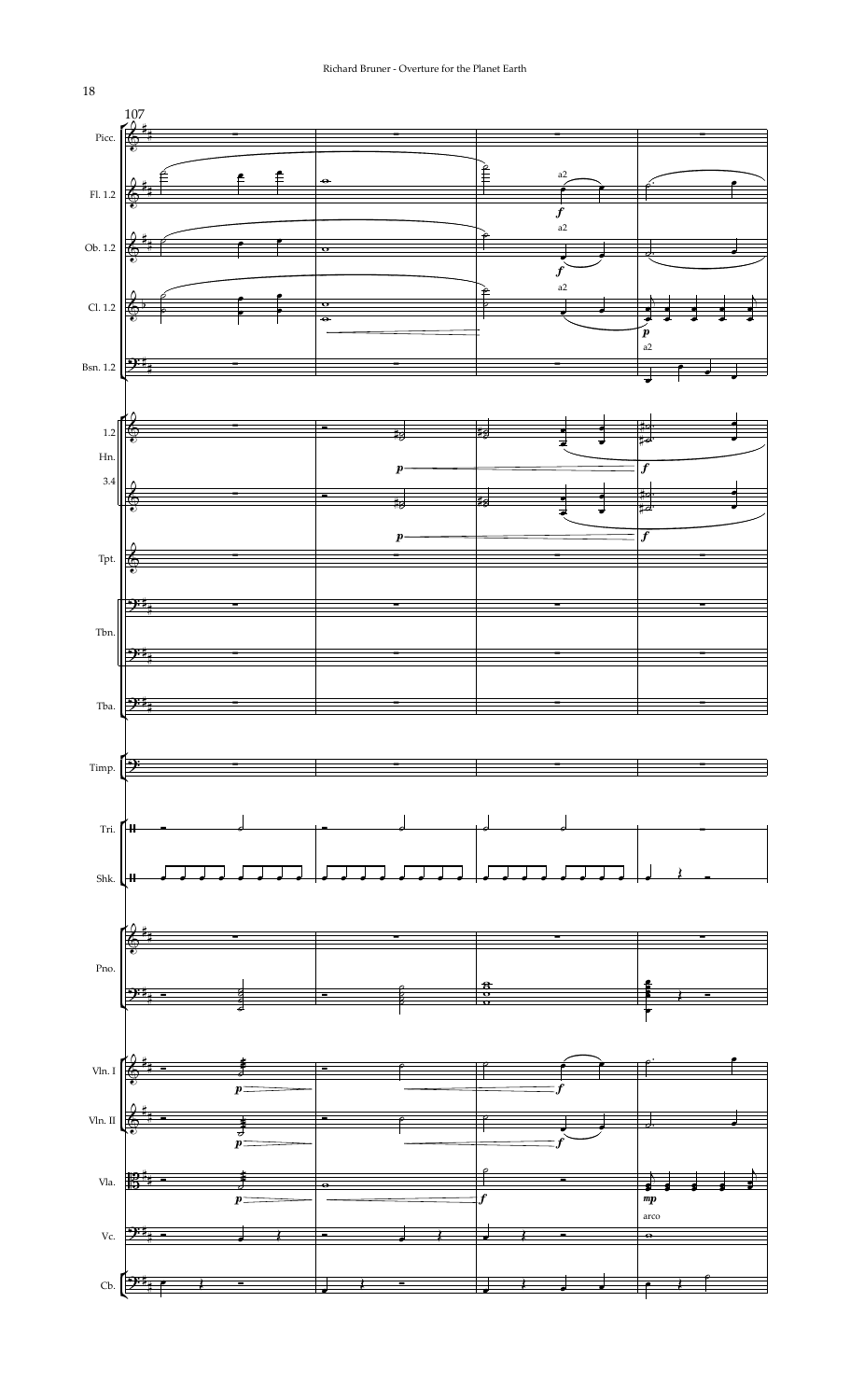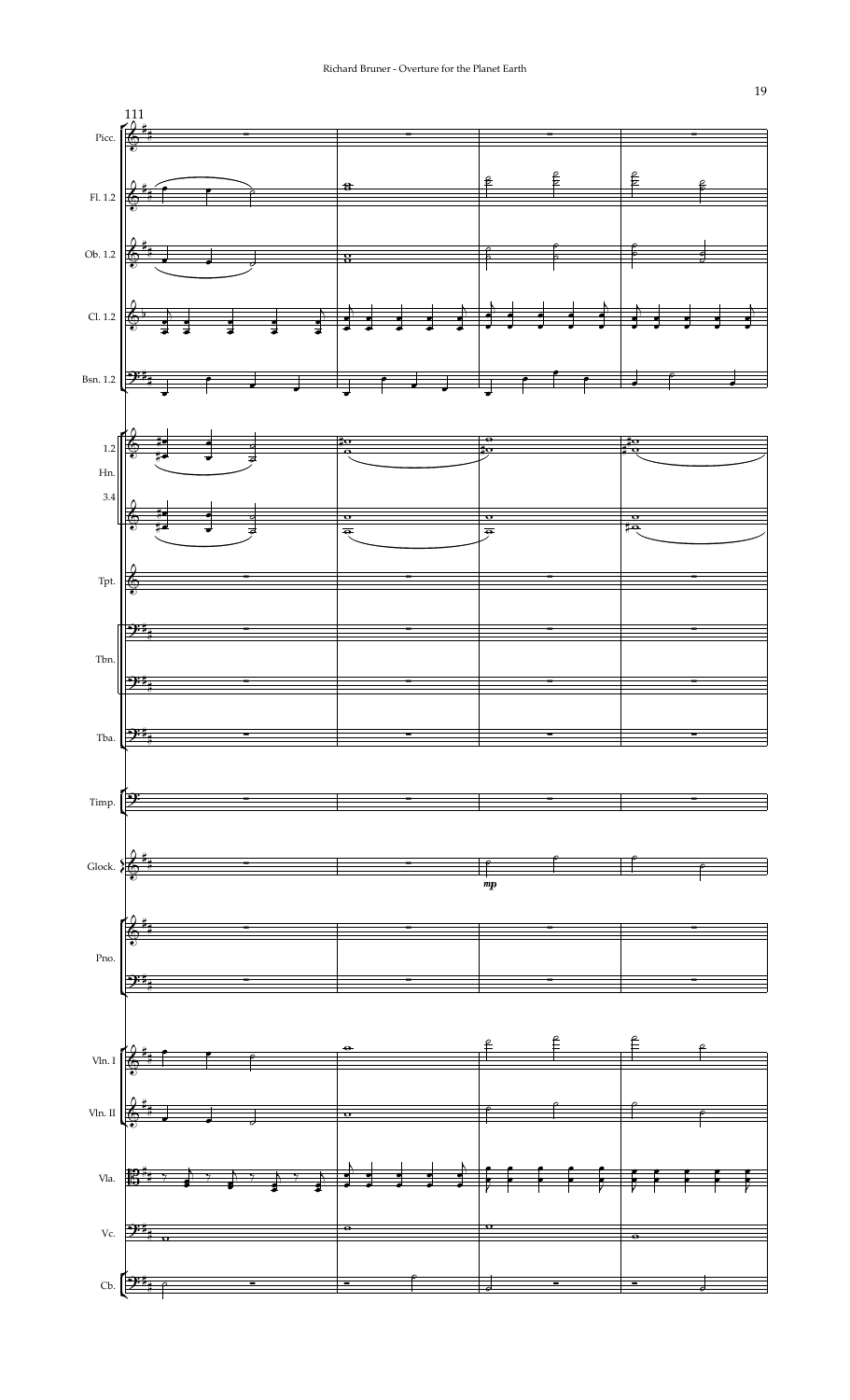

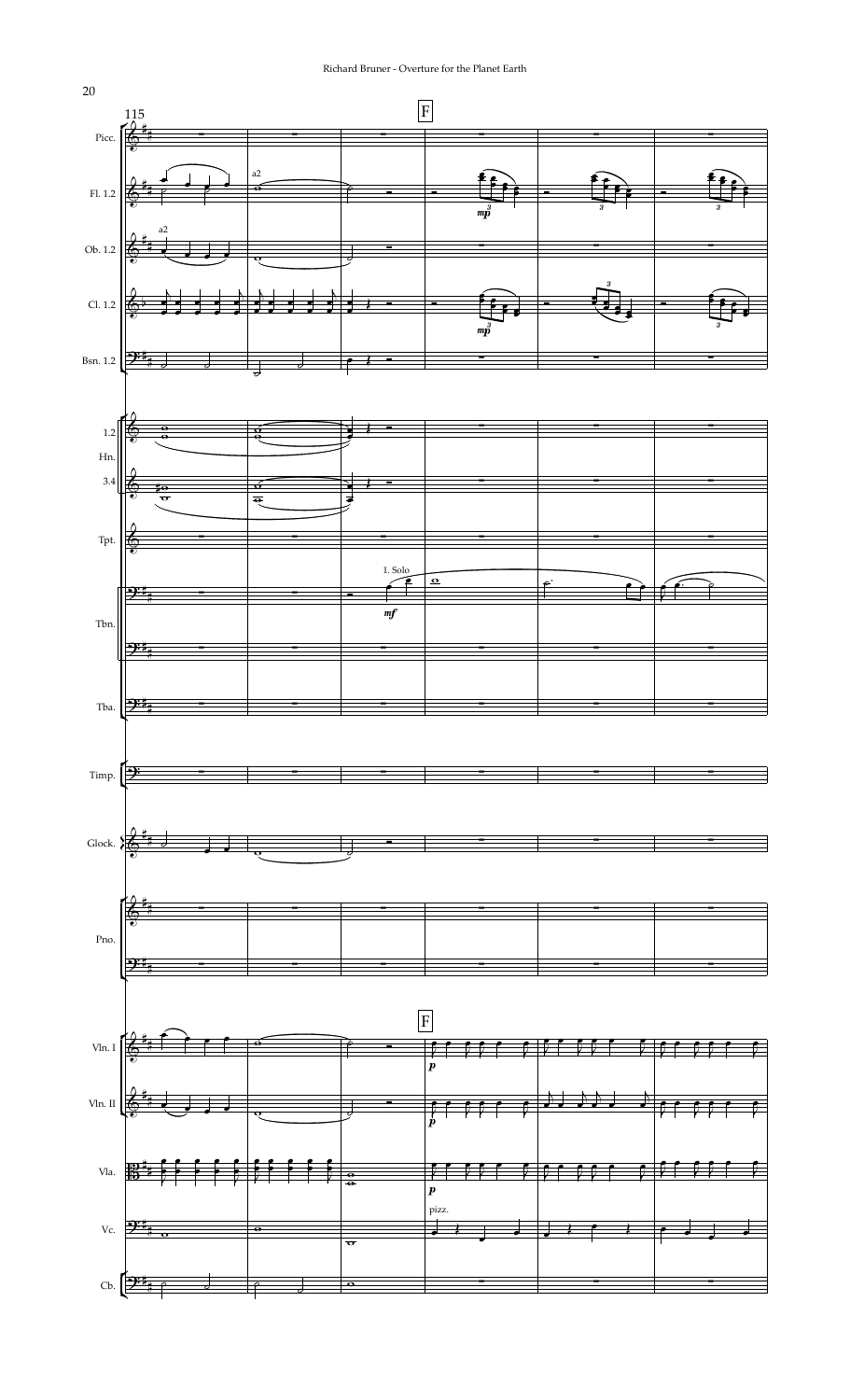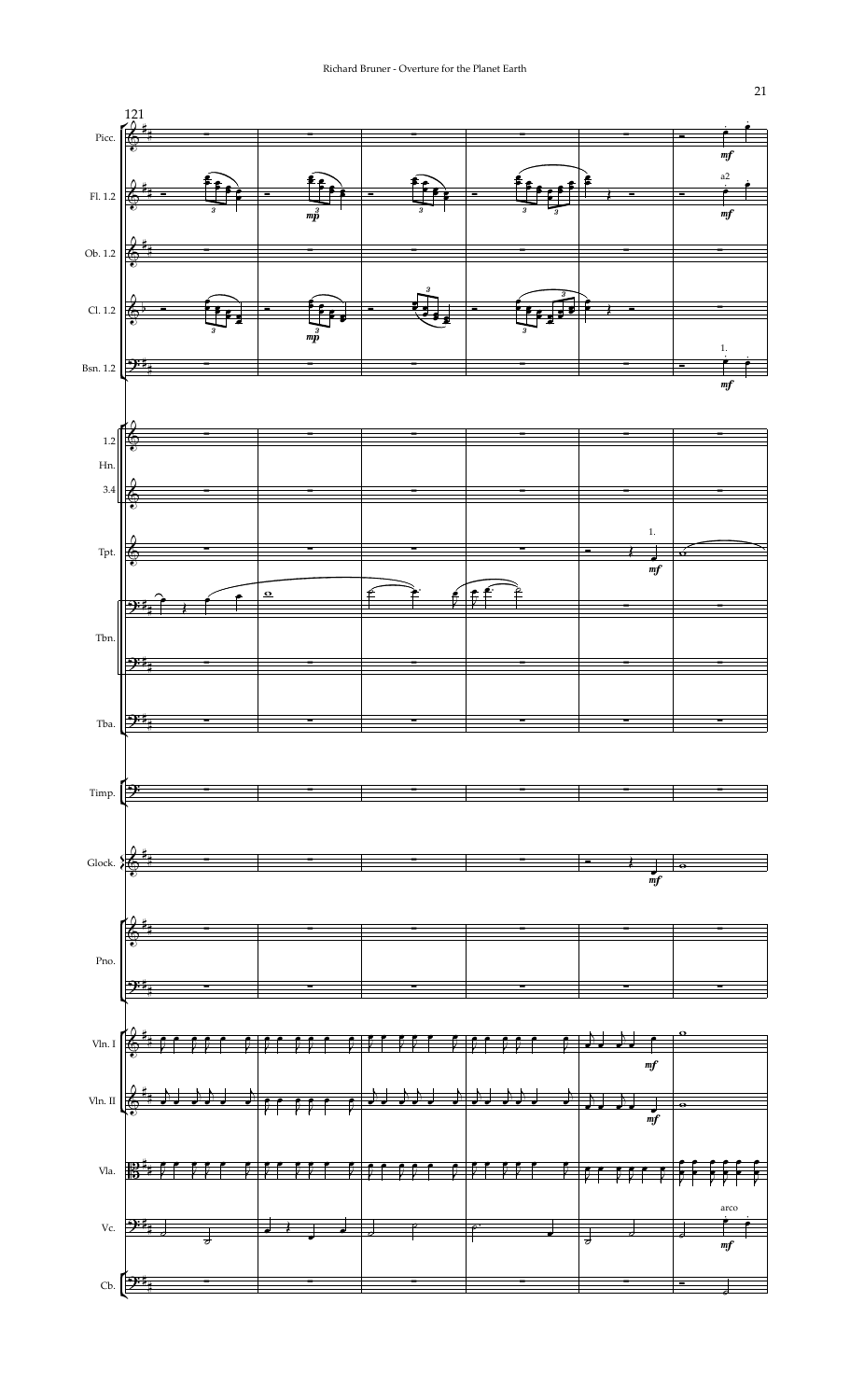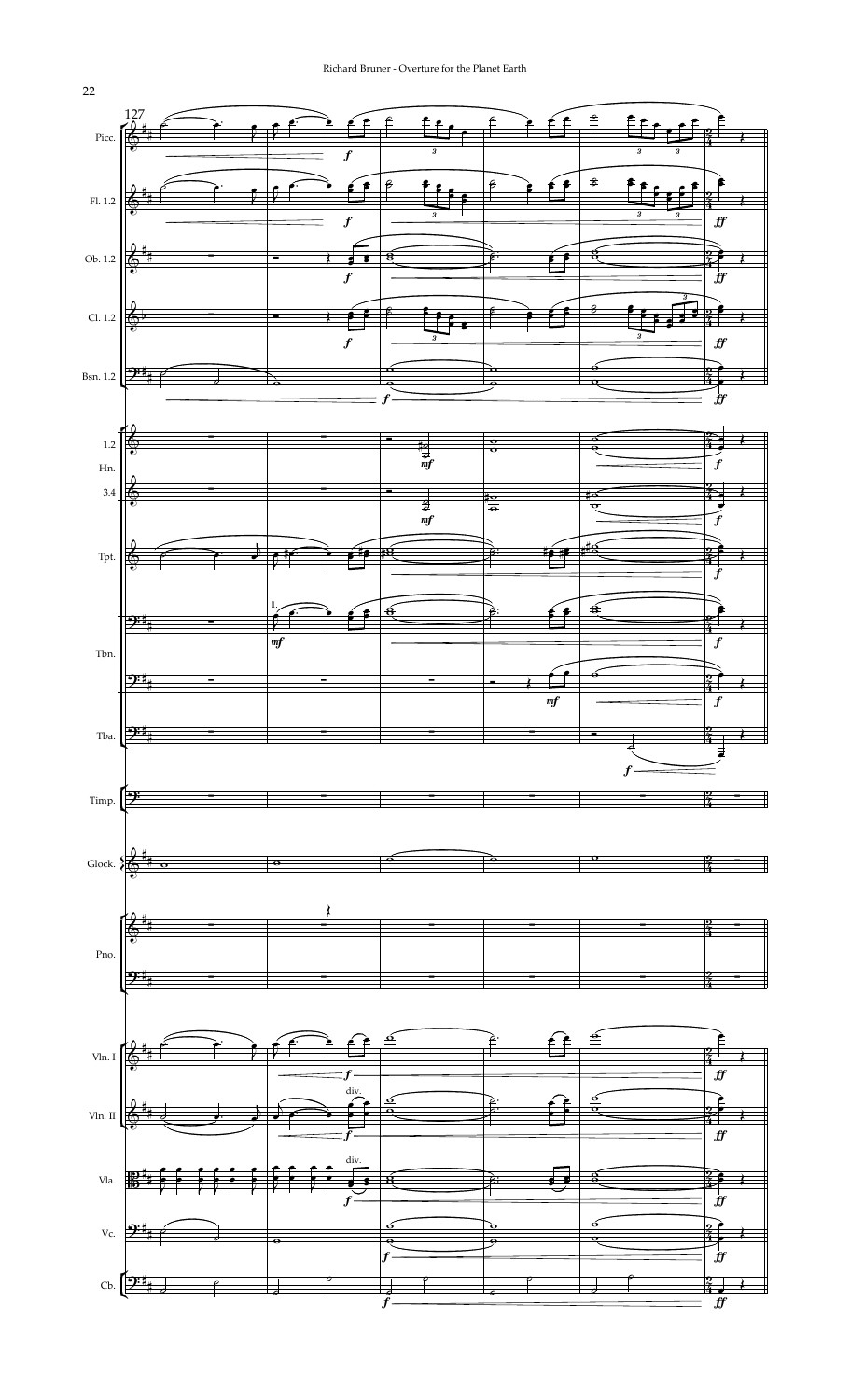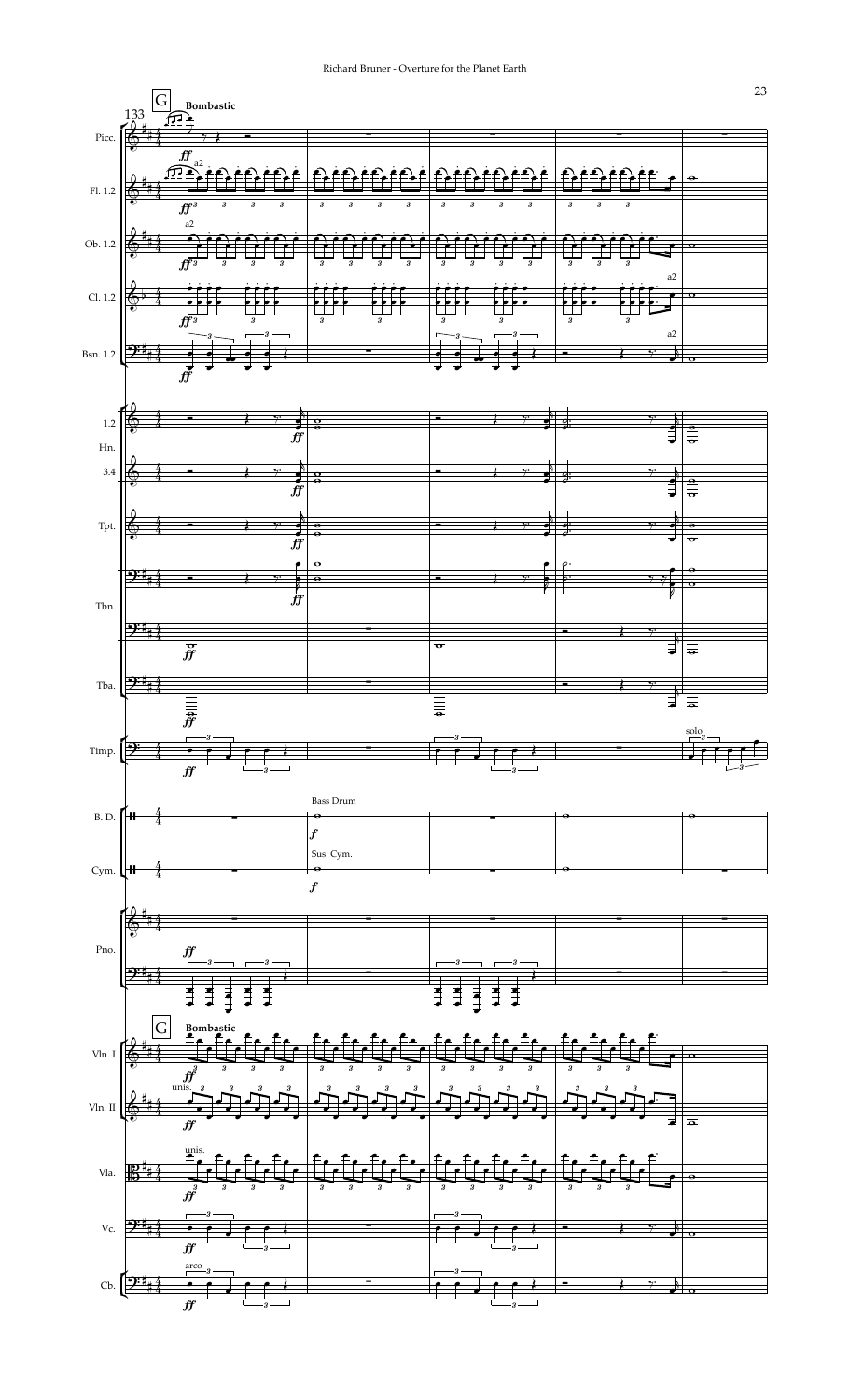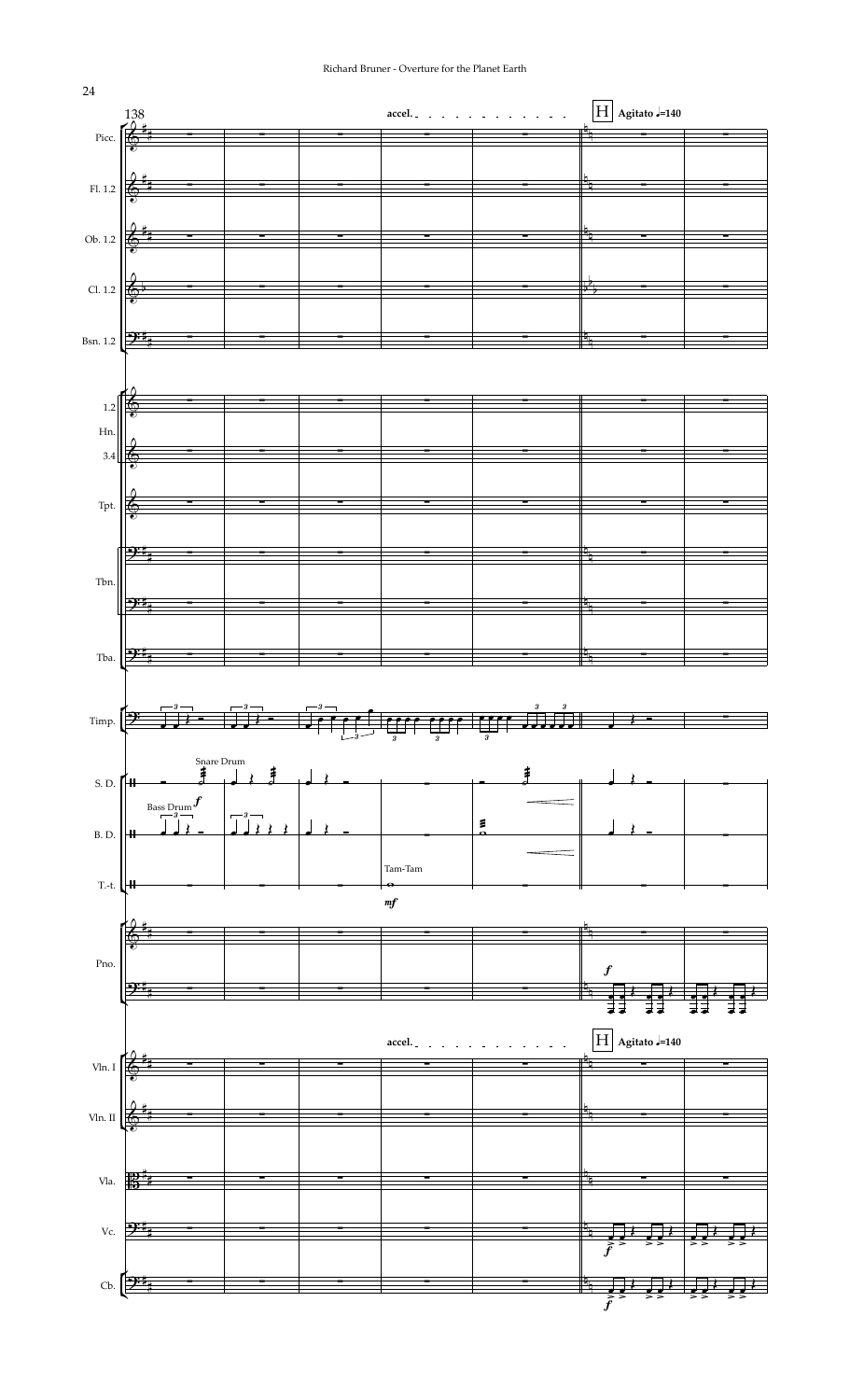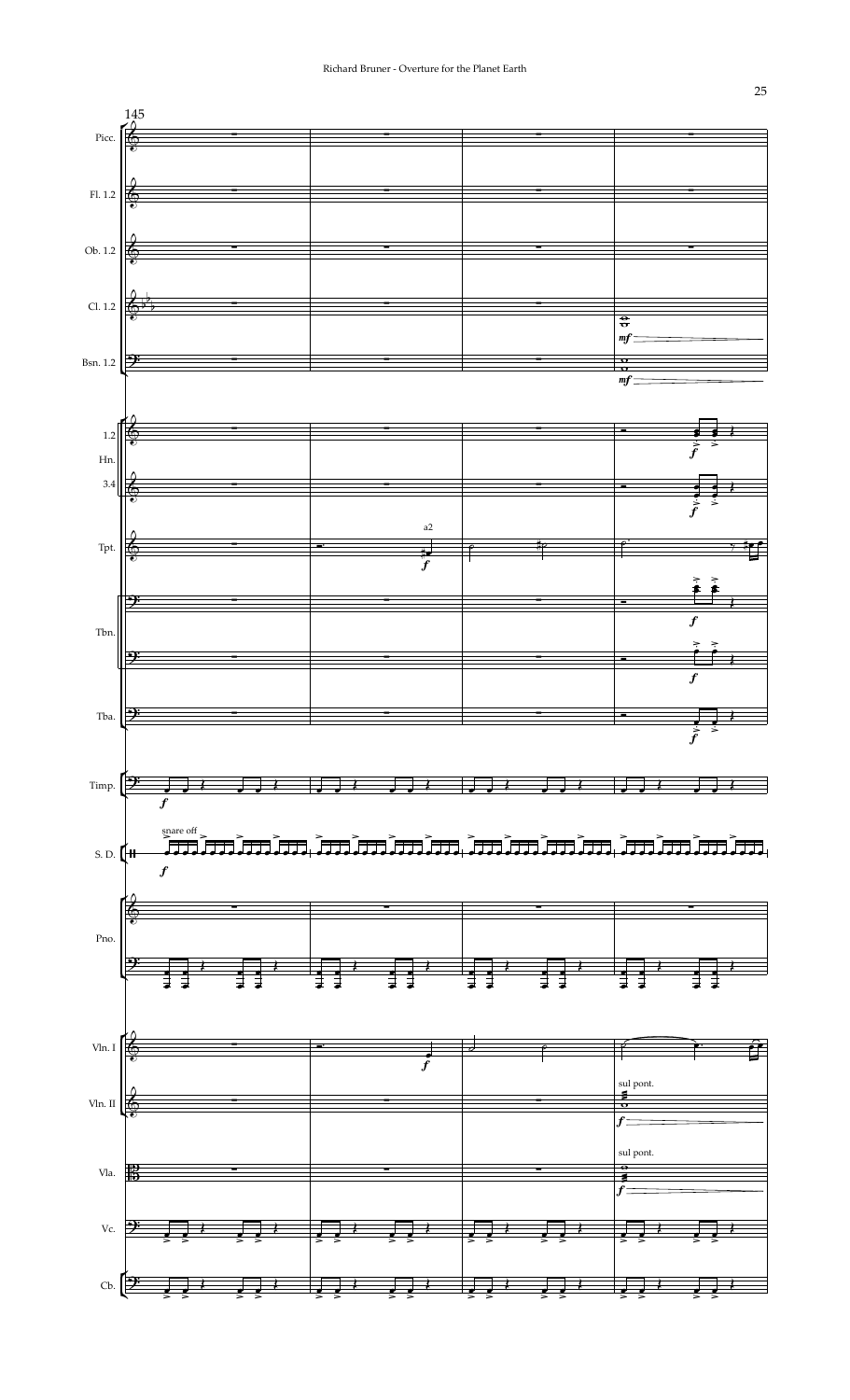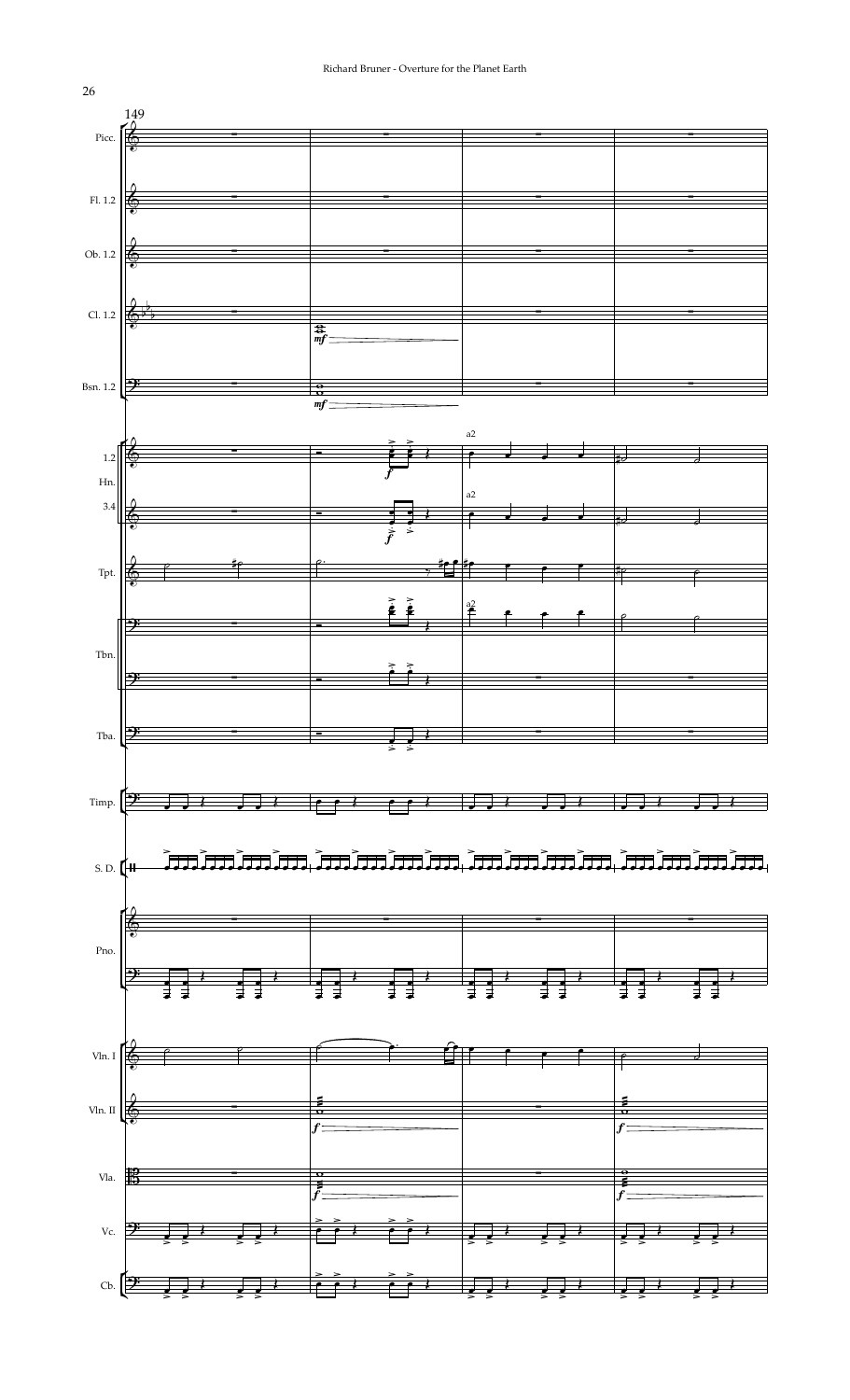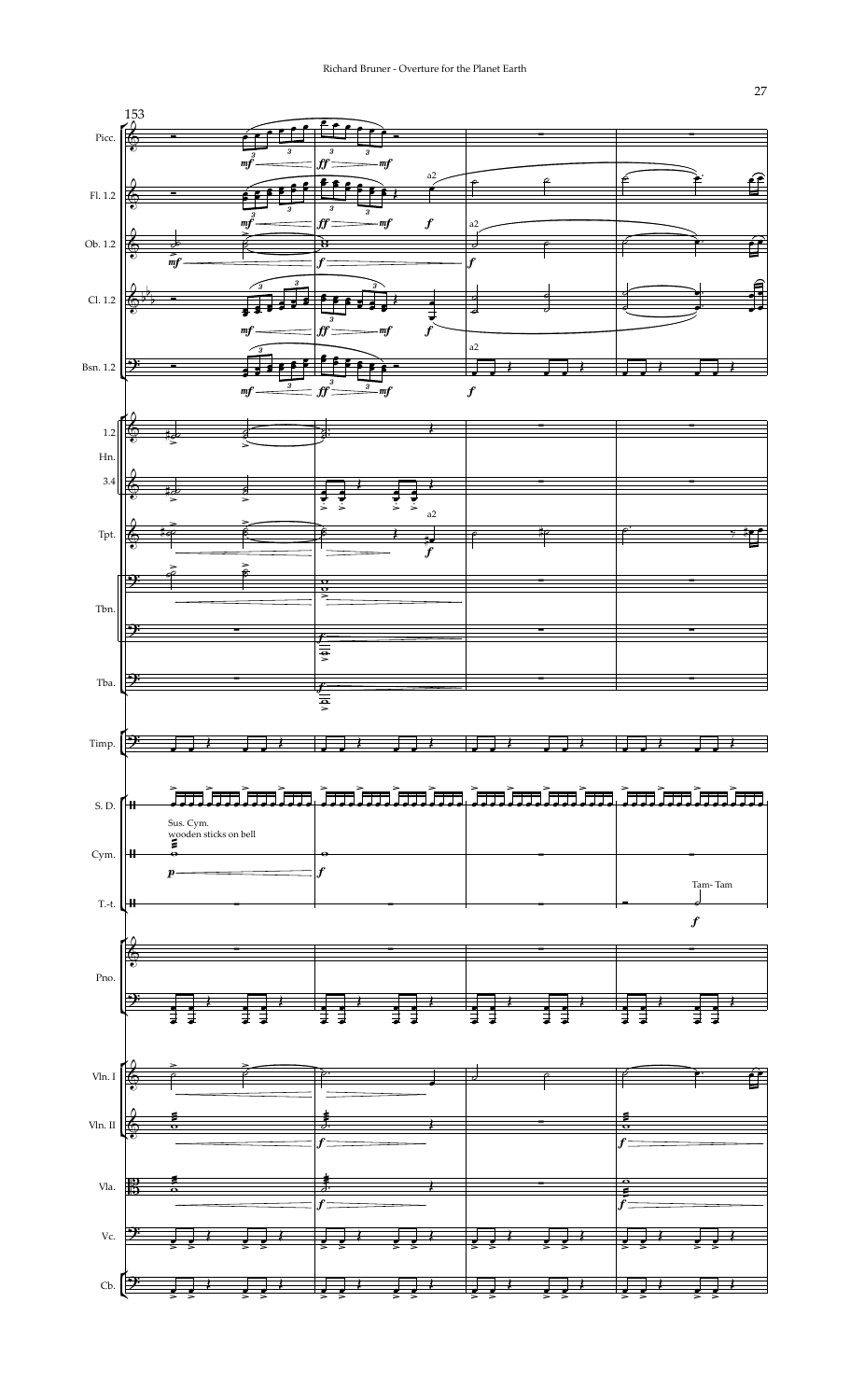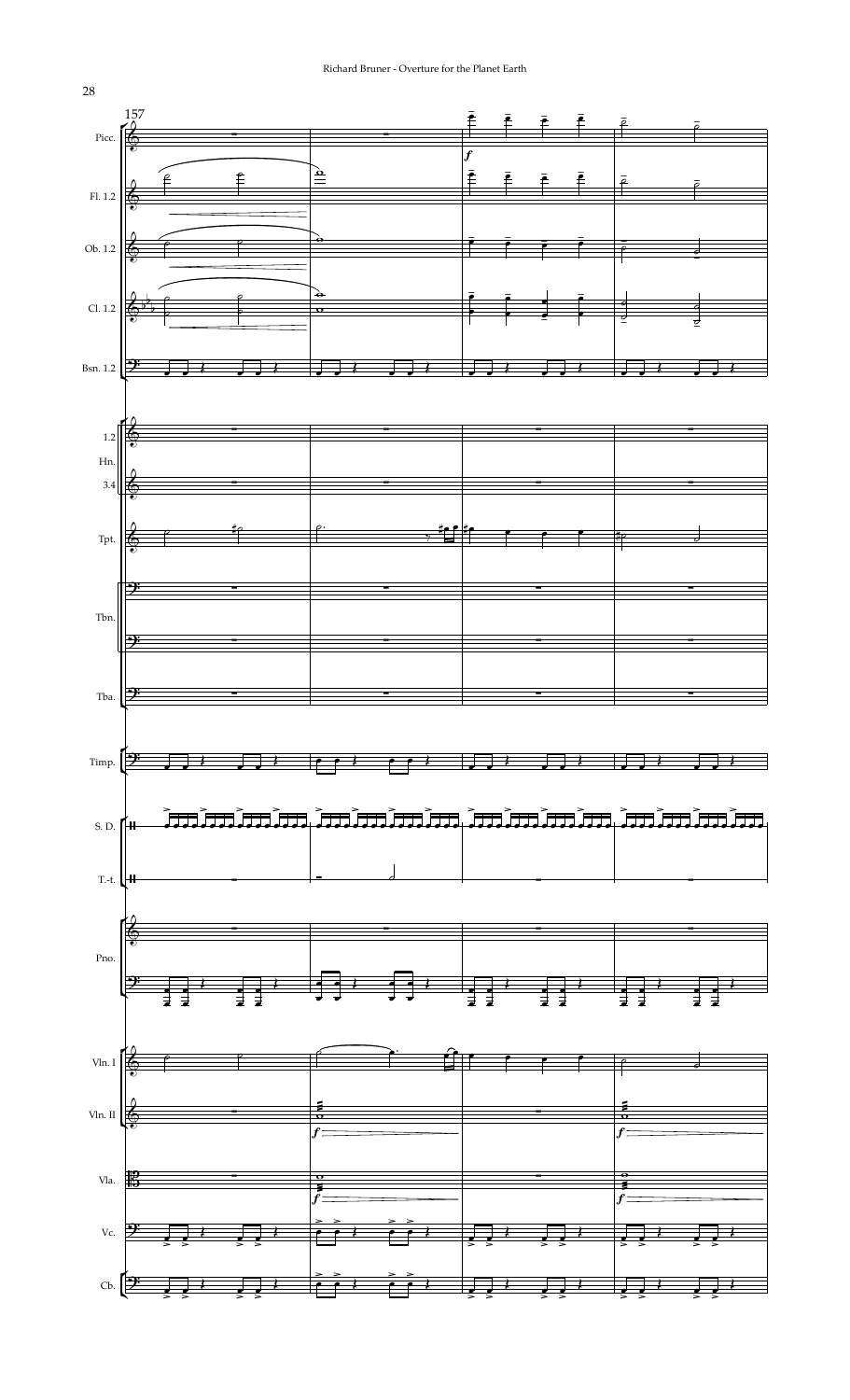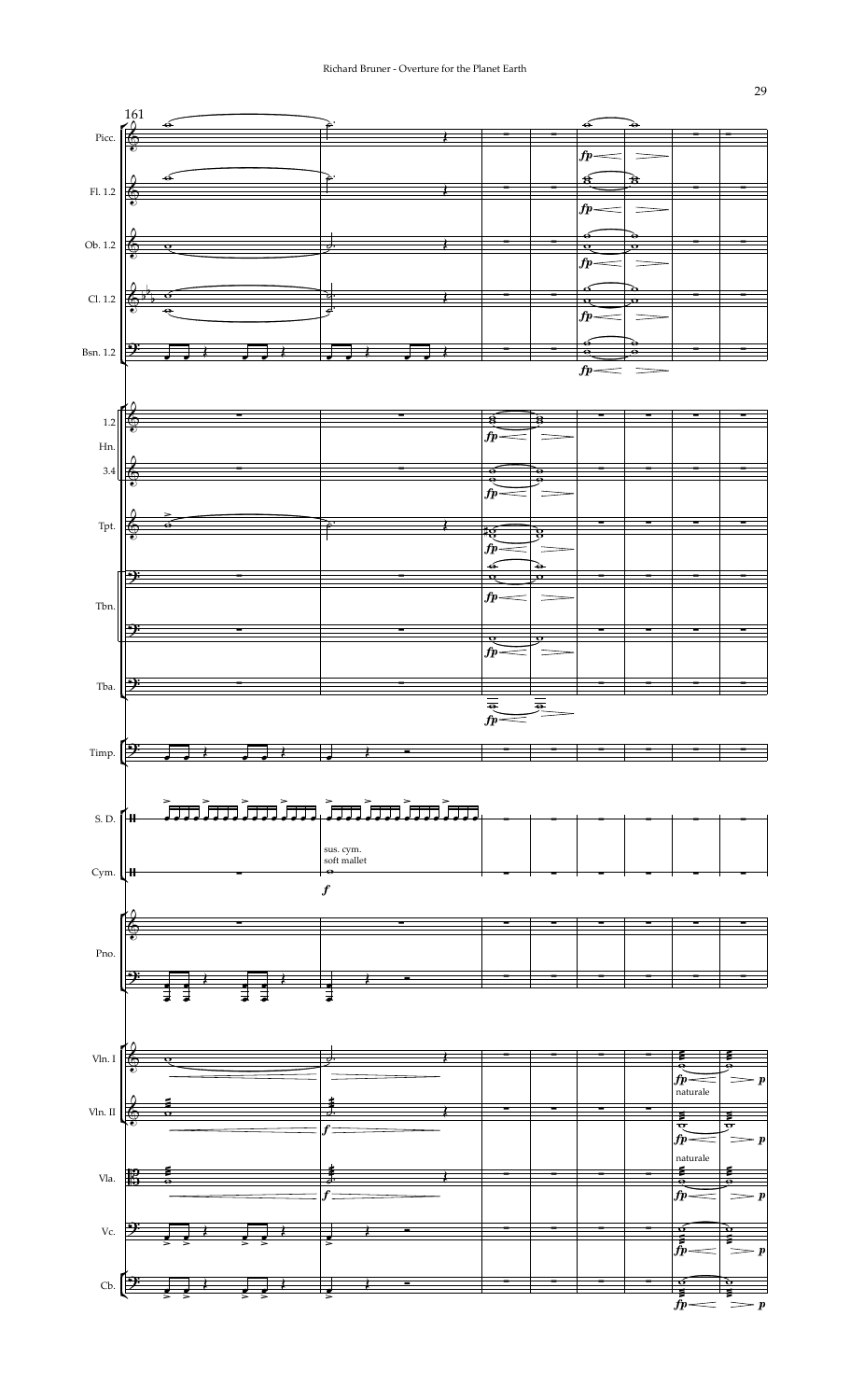

 $30\,$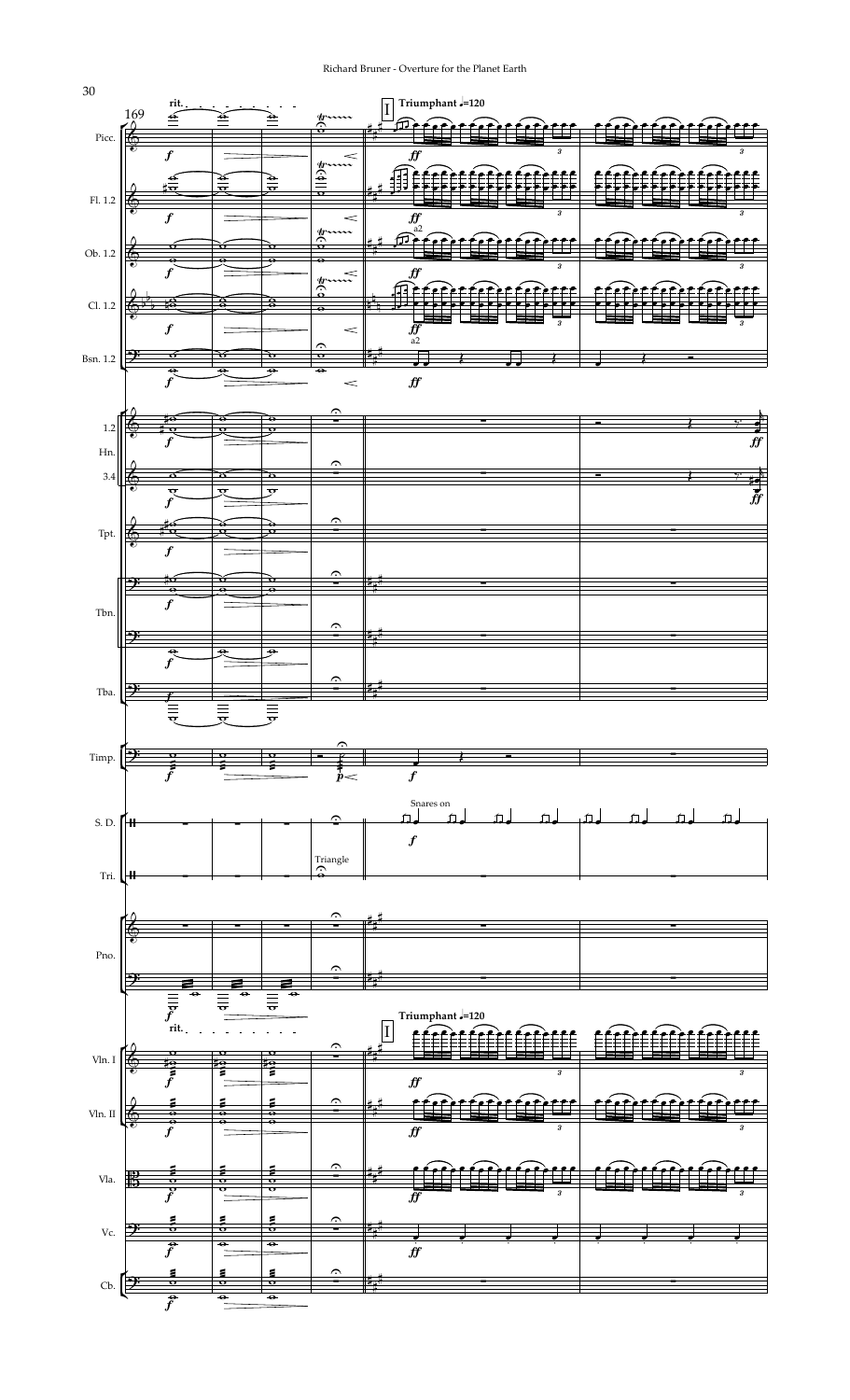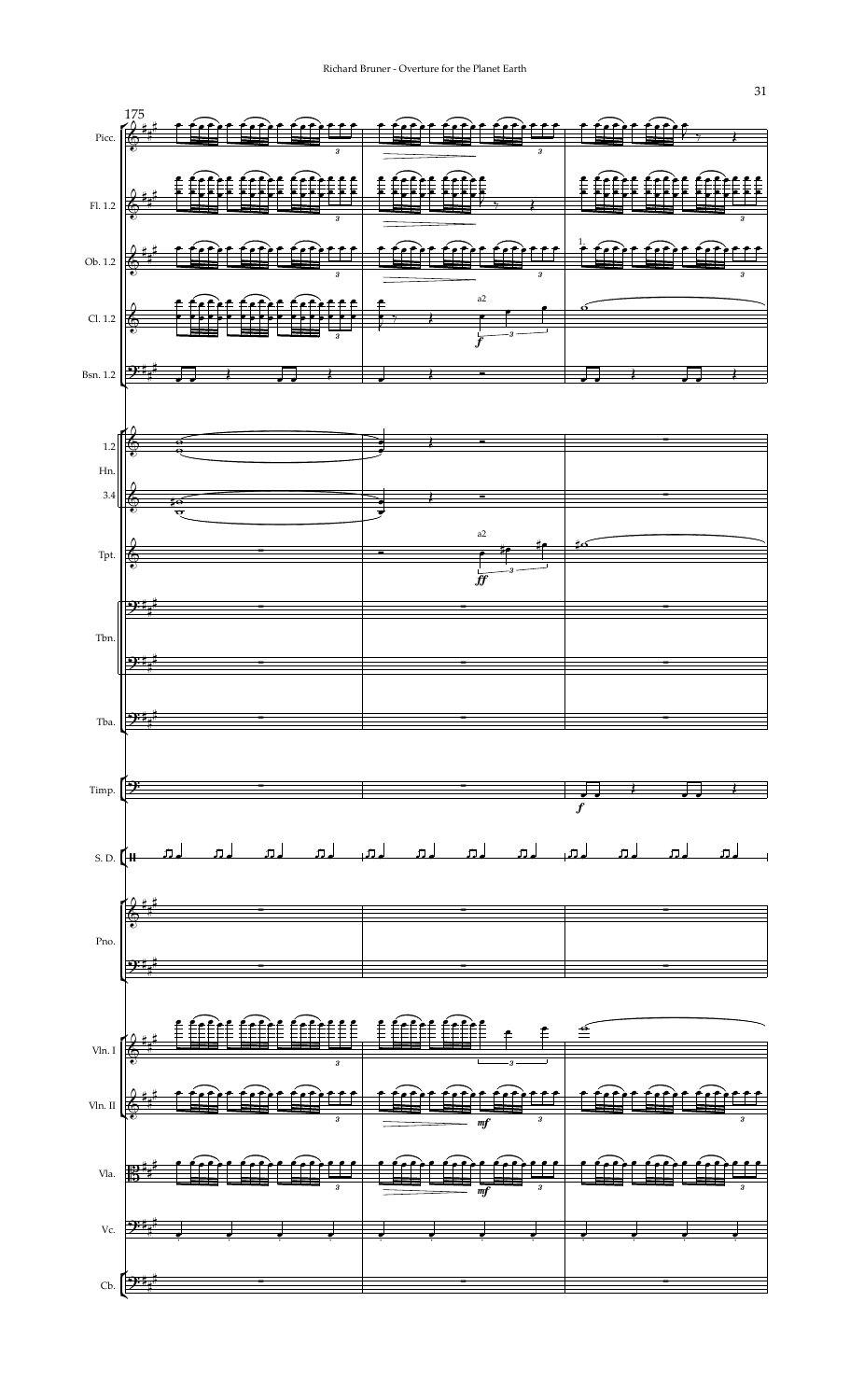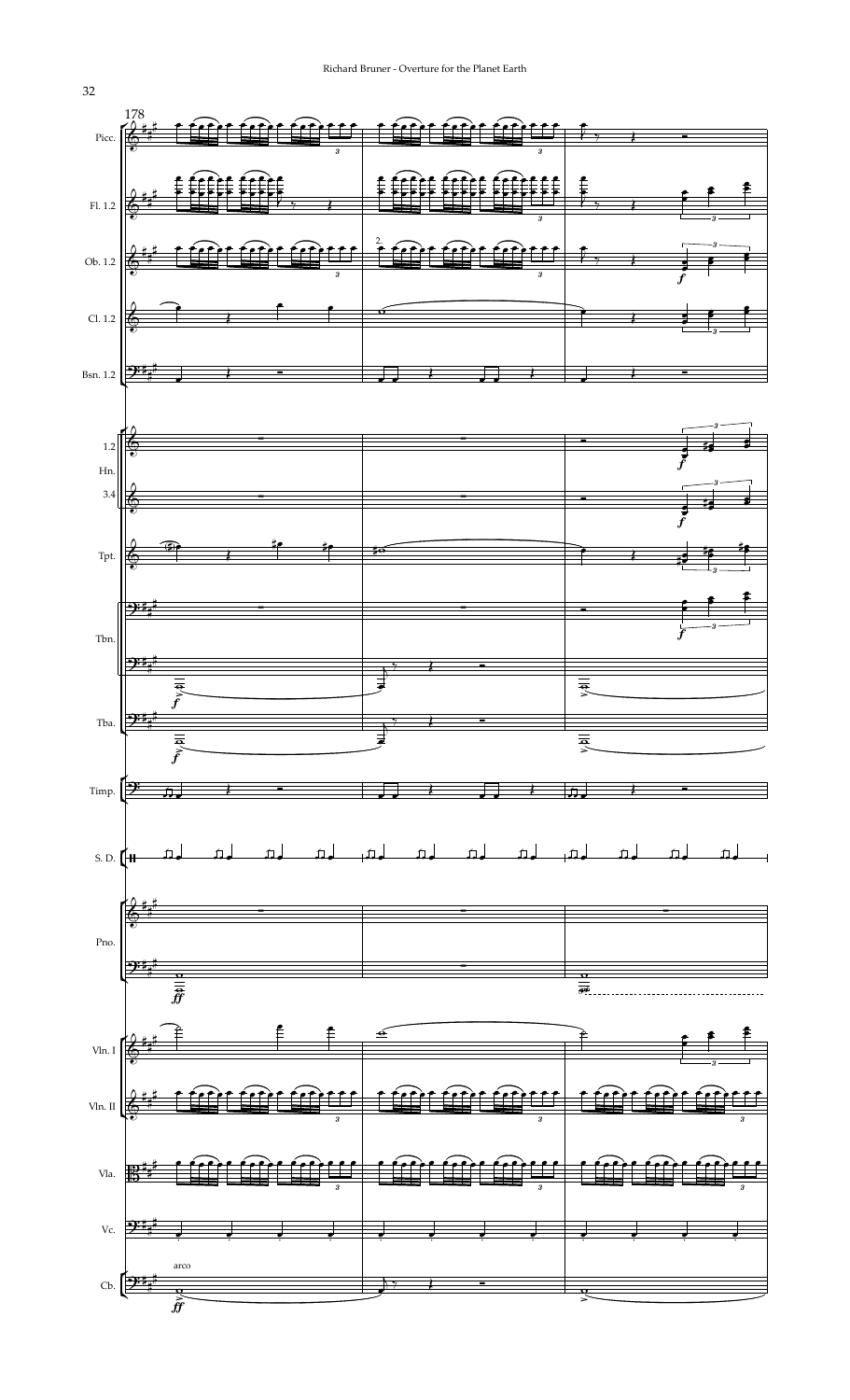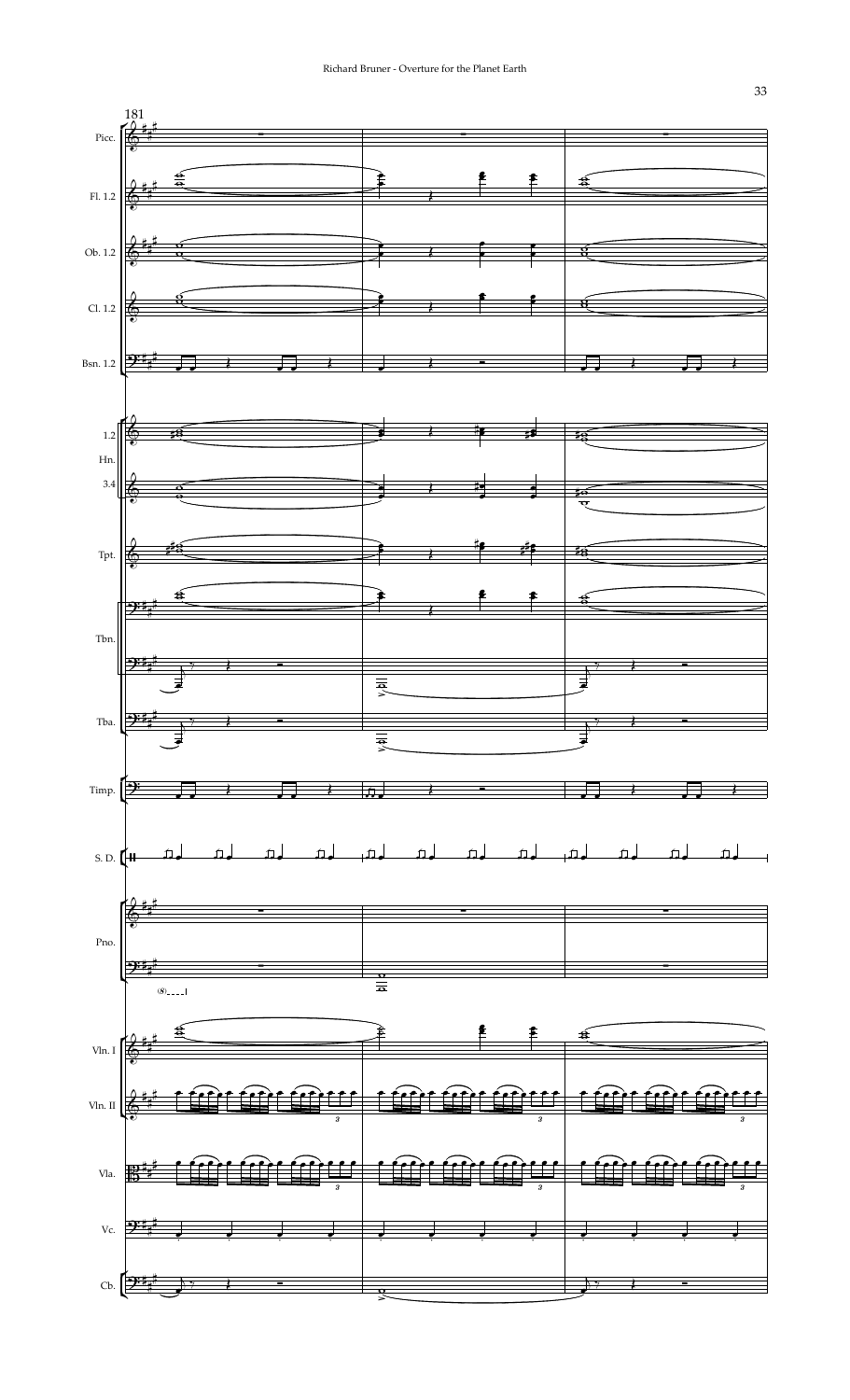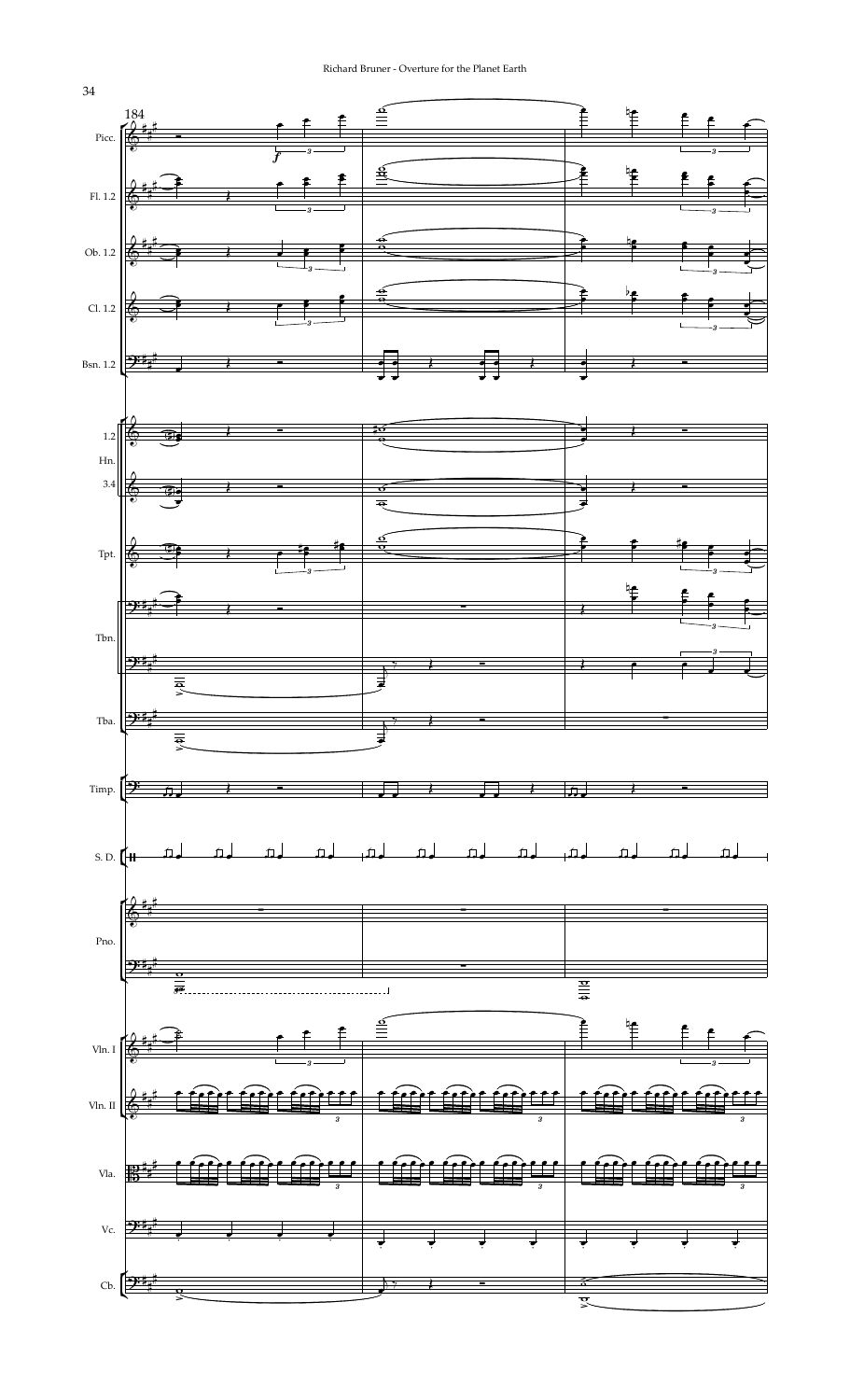